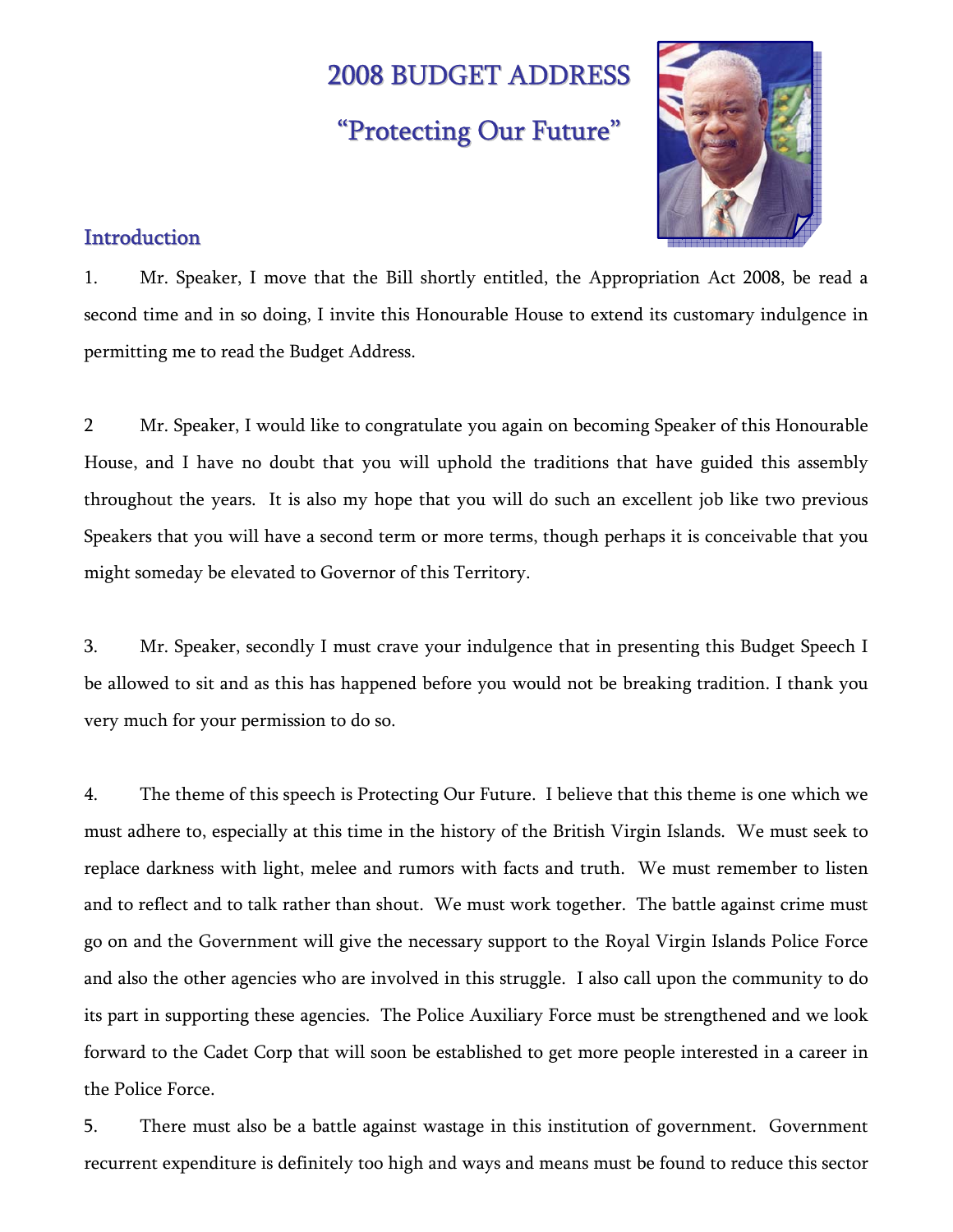so that savings in the Recurrent Budget will be used to develop our infrastructure including providing roads, schools, bridges, clinics, sewerage systems and a water distribution network. This perhaps may be painful in some areas but it has to be done. There is a great need for the Government to invest in capital projects now and we must be prepared to make the sacrifices.

6. A new Tourist Board has been appointed and it is hoped that there will be a much greater effort to grant the smaller hotels, guest houses and villas the assistance needed to make sure that they can get their fair share of the industry. To this end the Government welcomes the appointment of Mrs. Zoe Walcott-McMillan, who has been trained in Marketing, as a consultant for six (6) months in the first instance to specifically concentrate on helping the small hotels, guest houses and villas. Particular attention will be paid to the offices in the United States with a view to reducing some of them and to explore the possibilities of introducing the BVI to Argentina, Brazil and other South American countries. It is regretted that up to now the BVI Ports Authority has not introduced the collection of berthing fees at the cruise ship dock. This is one source of tourism revenue that the BVI cannot afford to lose any longer and all, I repeat all, attempts must be made to set the house in order and collect the tax.

7. Mr. Speaker, the Virgin Islands Party came to office at election on the 20<sup>th</sup> of August, 2007 and we are determined to serve the people of these Virgin Islands who gave us an overwhelming mandate to protect our future. This budget today represents the first phase of our plan for another four-year term and I would like to again express my sincere appreciation to the people of these beautiful islands for their trust and confidence in the Virgin Islands Party to be the custodians of this Territory for the years 2007 to 2011. There are challenges, many great challenges ahead but we must meet them with determination. We are fully prepared to rise up to the challenges ahead and overcome them to lead this country forward;- forward ever, backward never. In doing so Mr. Speaker, we are not prepared to sacrifice one ounce of principle for political expediency, but we are prepared to do the people's work.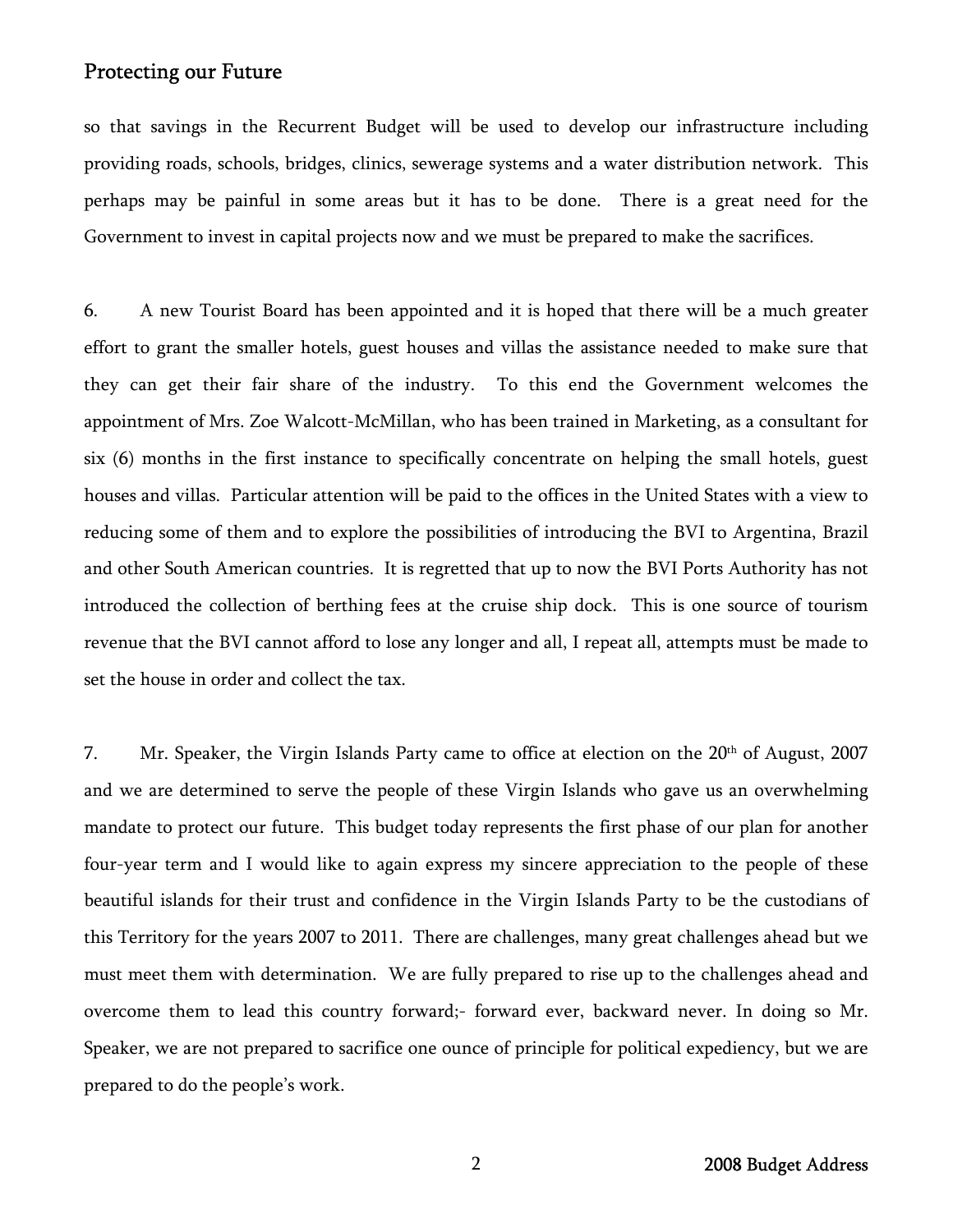# A Global Perspective

1. Mr. Speaker, it is important for us to understand the realities with which we are faced and in so doing formulate solutions to these challenges. We must face the realities that the world is changing and the realities that once were may not be in the very near future.

2. The first of these, Mr. Speaker, is to appreciate the global environment in which we operate. The political climate around the world today, is quite volatile, with high profile and extended conflicts in Afghanistan and the Middle East. Then there are smoldering pockets of unrest throughout the Ukraine and Russia, in various parts of Asia and Africa. Millions of people are left homeless and hungry by the scourge of war and unrest, at no fault of their own. Our hearts bleed Mr. Speaker, as we see the faces of despair and suffering coming alive to us through the television and the internet. Mr. Speaker, I have no intention of allowing such hopelessness to be reflected in the faces of the dear and precious people of these blessed islands. Even in making this resolution Mr. Speaker, we must then consider ourselves as lucky, and in our good fortune realize that in fact there need only be one major event occurring close to, or on our shores to cause a shift in fate. We must therefore be vigilant.

3. Regionally, we recognize that our economy and that of most of our Caribbean neighbors are fragile and in some sense, face an uncertain future. As individual island states we are in a general sense unable to face the lumbering behemoths of the major metropolitan centers of the world on any front. This is a simple fact. We do realize however, that as a region we can be more competitive. The Caribbean now faces significant challenges in trade, with the demise of the sugar and banana trade. Many of our brothers in the region are now looking to industries which are now the mainstays of our economy here in the Virgin Islands as the answer to their woes. Some of us are even calling to our big brothers in the European Union for assistance. Yet as proud and fiercely independent West Indians, we stand firm and state that what we seek and request is trade, not aid. We realize also that as a region united economically we stand a better opportunity in prospering in this global village. Indeed it is this argument that has been used over the years to justify the creation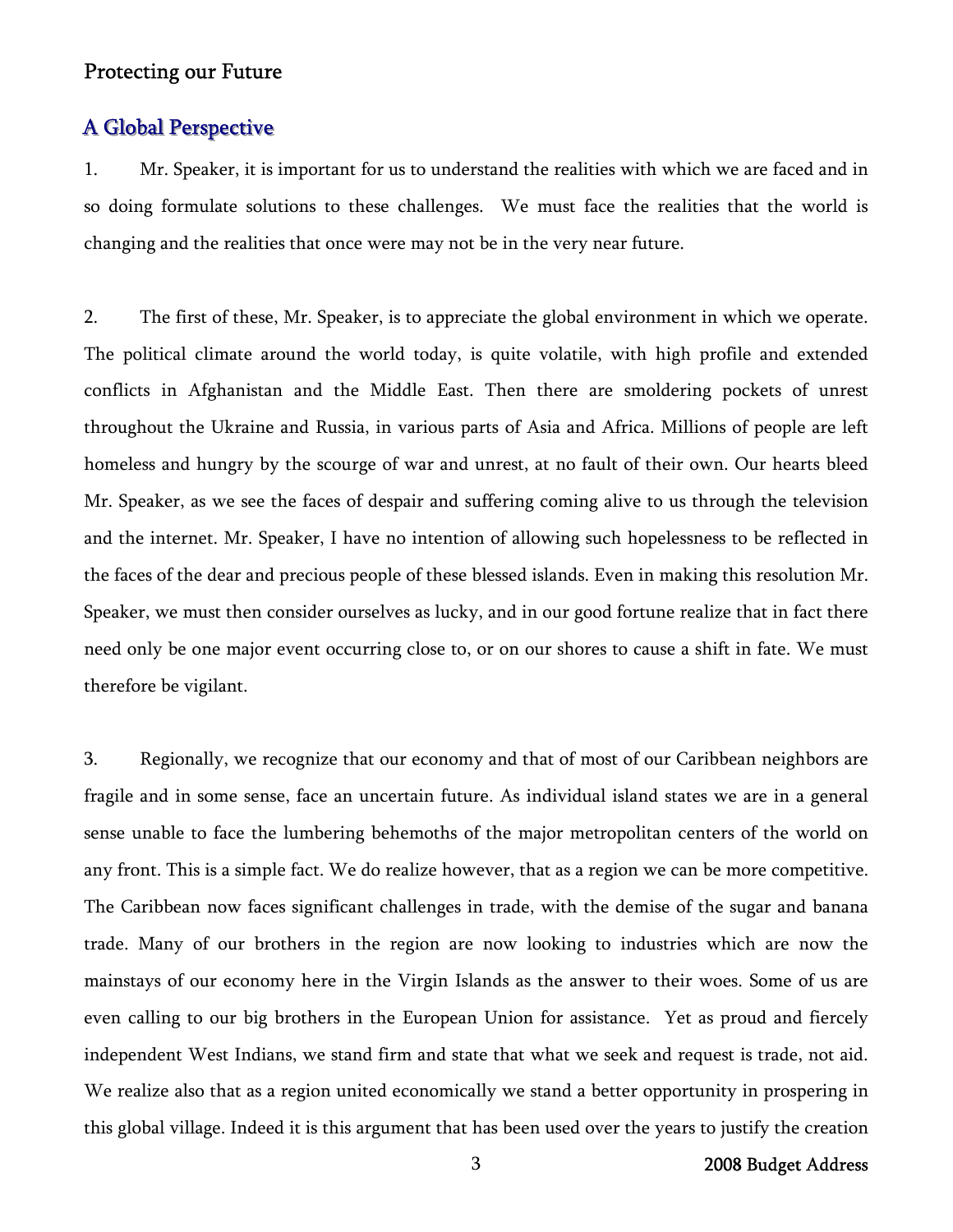of the Caribbean Single Market Economy and CARICOM. It is also the impetuous for the Organisation of Eastern Caribbean States (OECS). Even so Mr. Speaker, though I will agree that these organizations have their merit in a strict economic sense, please note carefully, that this Government believes that even though we can cooperate we are not in a position to integrate into one seamless Caribbean body. Regionally therefore Mr. Speaker, we will not seek integration but instead will pursue cooperation.

4. We must always without fail be vigilant, as this is a sine qua non, to our success and survivability. I would like to assure the people of this Territory that in fact we are paying very close attention to what is going on around us within the region and outside of it, knowing fully well that we will be buffeted by winds that originate in outer parts of the world.

5. Mr. Speaker, as you would imagine, we are now monitoring very closely the events unfolding in the United States economy. In observing these events we must prepare contingencies that will allow us to weather the storms that may arise out of these changes. These contingencies Mr. Speaker, will range from a retraction in government spending to providing incentives to the average citizen to bolster economic activity in this Territory. Mr. Speaker, we pay particular attention to the state of play in the US economy, as it is our largest trading partner, and our relationship is close enough that if in effect they sneeze, it would be logical to infer that we may catch a cold. The US Federal Reserve has, in an attempt to maintain the activity in the economy, lowered interest significantly within the last six (6) months. I will state however Mr. Speaker, that it is our opinion, that even though a recession may have significant impact on the purchasing behavior of the average American citizen, presently we do not foresee catastrophic repercussions in the British Virgin Islands as a result, though we should expect to see some effect on our economy. We do expect however, that the weakening dollar will have quite noticeable effects on the price of consumer goods in the Territory. Even so, we should also brace ourselves for a slowdown in the two mainstays of our economy, and my colleagues and I are considering contingencies as previously mentioned, we should not be paranoid about what may come.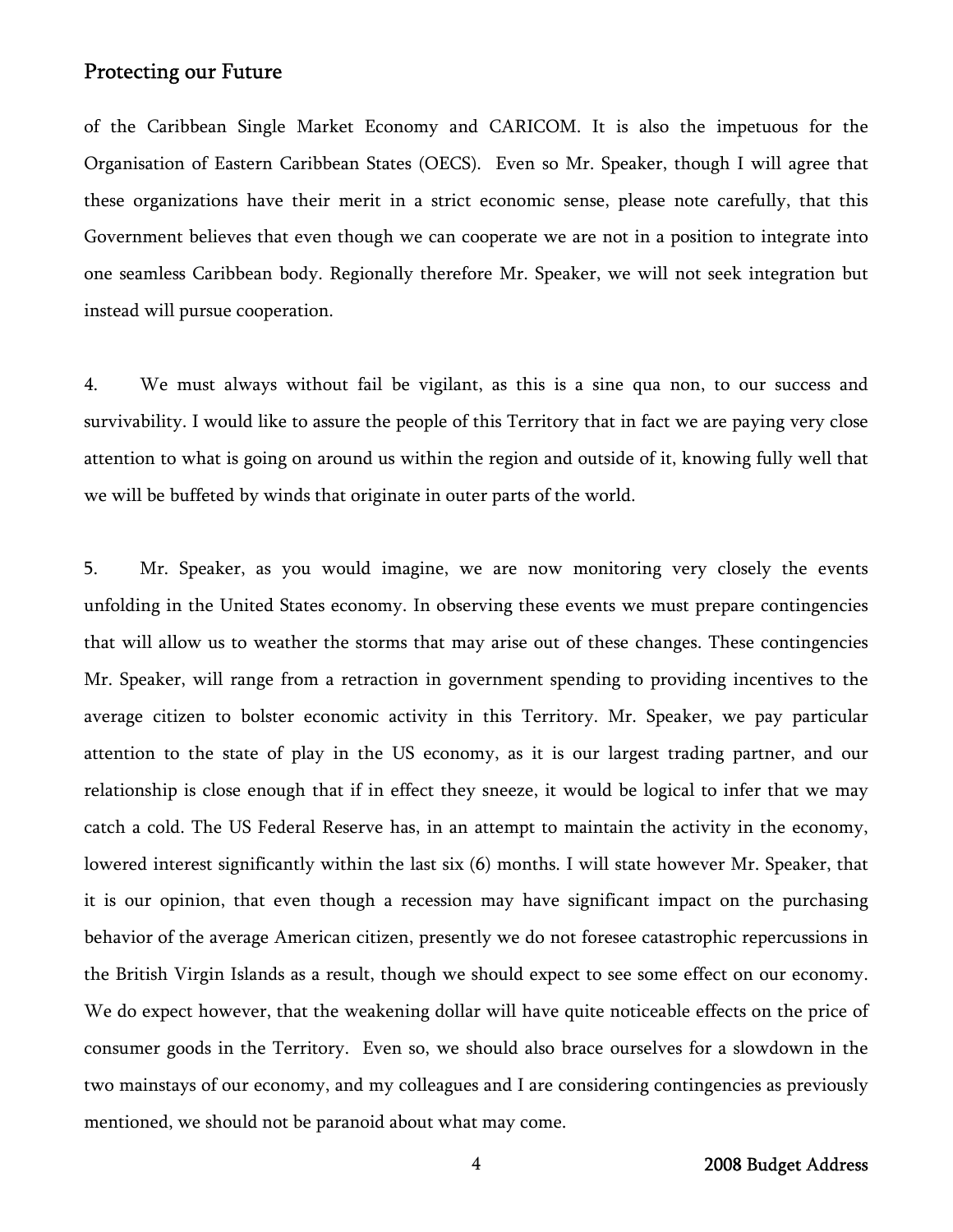6. Looking at a few of our economic indicators we realise that we can continue to be optimistic about the future. Our Gross Domestic Product for 2007 is estimated now to be one billion, one hundred and forty-three million, two hundred and fifty-four thousand dollars (USD\$1,143,254,000), indicating a growth rate of nine point five percent (9.5%), down from the projection of twelve point nine, nine percent (12.99%) as indicated in the 2007 Budget.

7. Mr. Speaker, this Government has vowed to cut costs. In analysing the matter we have noticed that the ever escalating cost of operating the civil service is one which, if we do not address it decisively, will reduce us to a position of impotence. Mr. Speaker, the civil service accounts for some thirty percent (30%) of the working population and operational costs in the last year's budget cost the tax payers in excess of two hundred and forty eight million dollars (\$248 million). This is to say that for every dollar paid in taxes by the people of this territory in excess of an additional six (6) dollars had to be found from duties on imports, licenses and other fees in order to the maintain the operations of the institution that we call the Government of the Virgin Islands. Mr. Speaker, we do realise that there are highly capable and hard working professionals in the civil service and to that end we will give it our full support. However, my concern lies in the fact that the more expensive the services of government are, the less resources we will have for the development of the infrastructure and other much needed developmental projects in this Territory. Any unnecessary operational cost, takes away from our people and as such we must ensure that the trend towards an ever increasing cost of government is reversed. In 2008, we will begin in earnest an aggressive programme of reformation in the Public Sector. The final product Mr. Speaker, will see the elected representatives having a more direct role in ensuring that the policies and initiatives of the people of this Territory are carried out, while improving the efficiency and effectiveness of the Public Sector. Fundamental to this will be a switch to the accrual system of financial reporting, and budgeting, a civil service that has a managerial structure and performance requirements very similar to that of large fortune 500 companies, and stringent performance standards for public servants. Mr. Speaker, this initiative is expected to take between three to four years to complete and the resulting new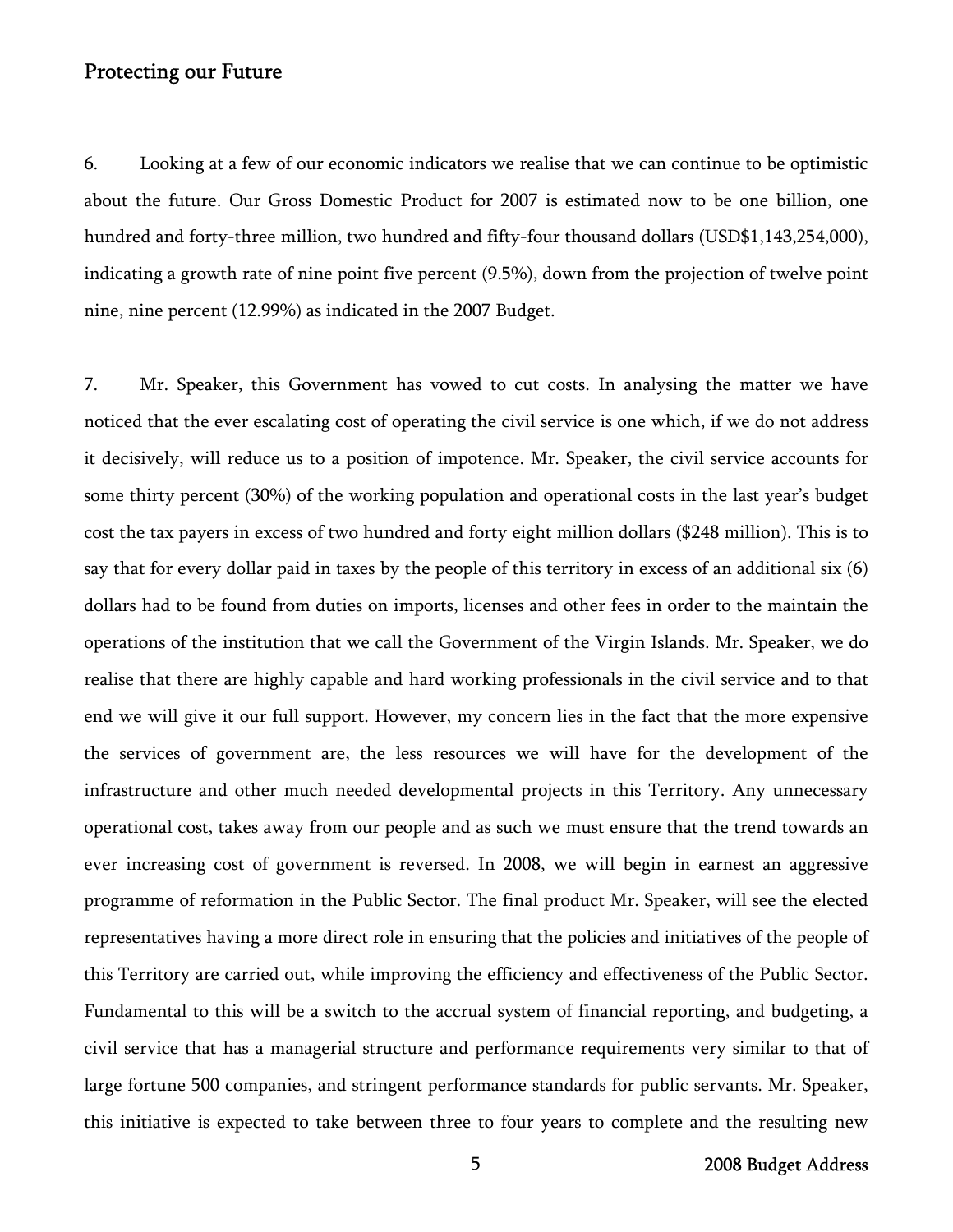structure is aimed solely at realising a highly professional, productive, effective and efficient civil service that will provide to the hard working people of these islands the world class service that they so justly deserve and need at the least possible cost. We must therefore be effective and efficient.

8. It goes without saying Mr. Speaker, that, autonomous bodies will be included in this reformation and will be held to the same standards as the civil service. It is essential that these Statutory Boards should each have an appointee who is a certified or chartered accountant so that the Board of Directors could have the advice from a professional in the field of Accounting on proper and prudent financial management. Hence, even if it becomes necessary to amend the legislation governing the Statutory Bodies, this Government will ensure that it will be done. Additionally, Ministers though not concerned with the day to day operations of these institutions, must have a more active role to play in their direction. Consequently, we will take the necessary steps to guarantee that this Honourable House plays a more active role in determining the direction of autonomous bodies.

#### Public Debt

1. Mr. Speaker, the British Virgin Islands has been able to maintain a very healthy posture with regards to its Public Debt. For the period ending 31<sup>st</sup> December, 2007, the Public Debt (Central Government) stood at approximately eighty-one million, five hundred nineteen thousand, seven hundred and nine dollars (\$81,519,709) and the National Debt, including contingent liabilities, was estimated to be one hundred and twelve million, eight hundred and ninety-eight thousand, one hundred and eighty-two dollars (\$112,898,182). Although in 2007 the National Debt increased over that of 2006 by some twenty-four million, one hundred and twenty-five thousand, three hundred and twelve dollars (\$24,125,312), I am pleased to report that we still remain well within the limits of the Borrowing Guidelines and our debt servicing capabilities have been sustained. Mr. Speaker, it is important to note that the current annual debt servicing obligation for 2008 is thirteen million, sixty-eight thousand dollars (\$13,068,000) which is five percent (5%) of the estimated revenue and has increased from seven million, four hundred and forty-eight thousand, eight hundred dollars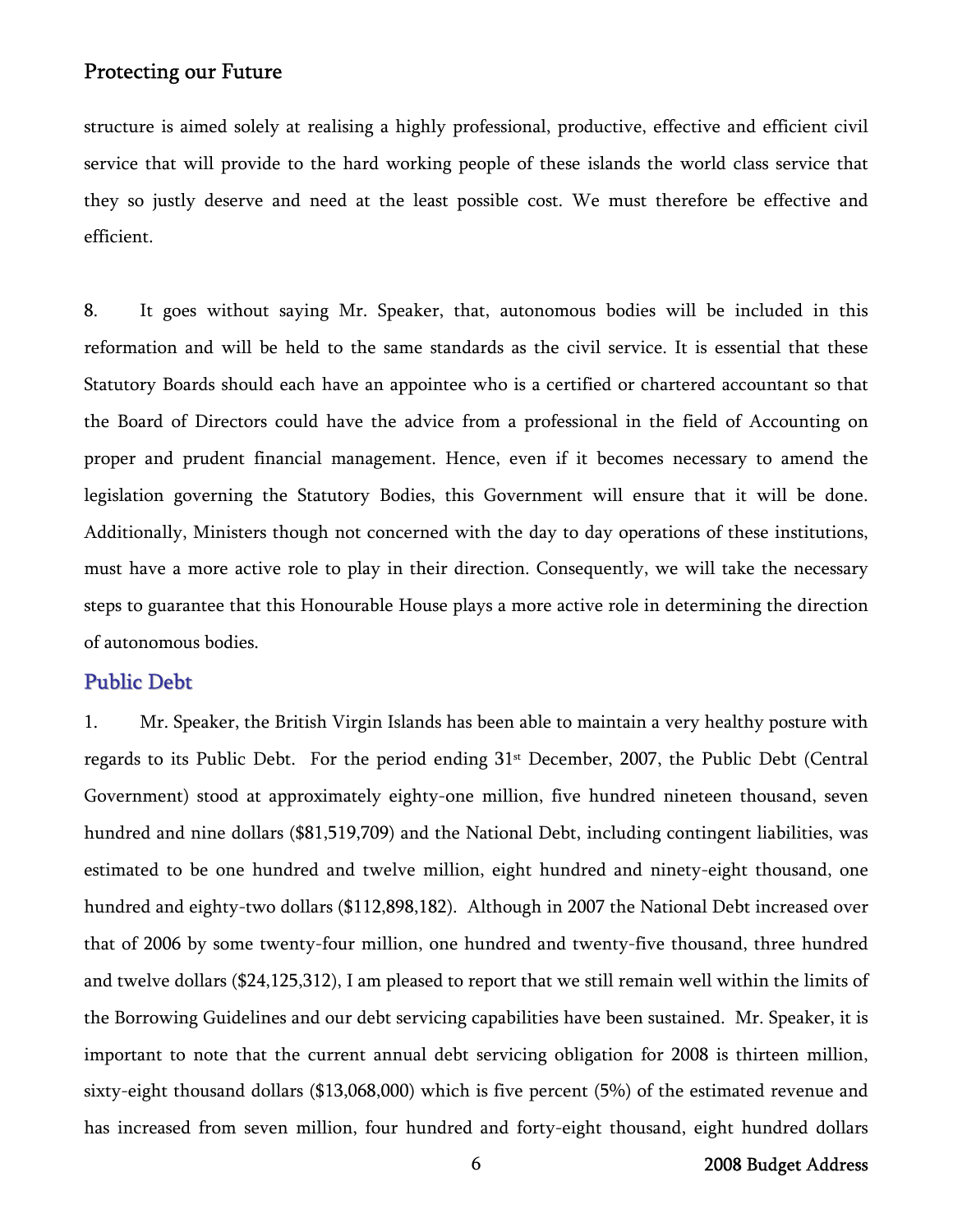(\$7,448,800) over the previous year, 2007. This increase Mr. Speaker, is due in part to the Peebles Hospital project, and anticipated borrowings in 2008, to facilitate the completion of several important infrastructural projects for the people of these islands.

2. Mr. Speaker, fulfilling this Government's vision for these Virgin Islands may necessitate future borrowing. However, the people of this Territory can rest assured that this will be done only as a last resort, after much consideration and evidence that it is not a burden on the public purse and deemed in the best interest of the people of these Virgin Islands.

#### Fiscal Performance

1. Mr. Speaker, the provisional out turns for the year 2007 shows Revenue collection of approximately two hundred and seventy-five million, six hundred and seventy-six thousand dollars (\$275,676,000) which is twenty-one million, six hundred and thirty-nine thousand dollars (\$21,639,000) more than the budgeted amount of two hundred and fifty-four million, seventeen thousand dollars (\$254,017,000).

2. Recurrent Expenditure for 2007 has provisionally totaled some two hundred and seventyfive million, three hundred and sixty-seven thousand dollars (\$275,367,000) this expenditure included contribution to the Development Fund of twenty-six million, six hundred and three thousand dollars (\$26,603,000). Personal and Other Emoluments represented thirty percent (30%) of Recurrent Expenditure. Contributions to Statutory Bodies accounted for another ten percent (10%) and Local and Overseas Travel accounted for eleven percent (11%) of expenditure.

3. Mr. Speaker, Capital Revenue was forty-four million, nine hundred and fifty-four thousand dollars (\$44,954,000) and Capital Expenditure was approximately fifty-nine million, eight hundred thousand dollars (\$59,800,000) resulting in an overall deficit of fourteen million, eight hundred and forty seven thousand dollars (\$14,847,000) on the year's operations. 2007 saw the continuation of the following major development projects:

New Peebles Hospital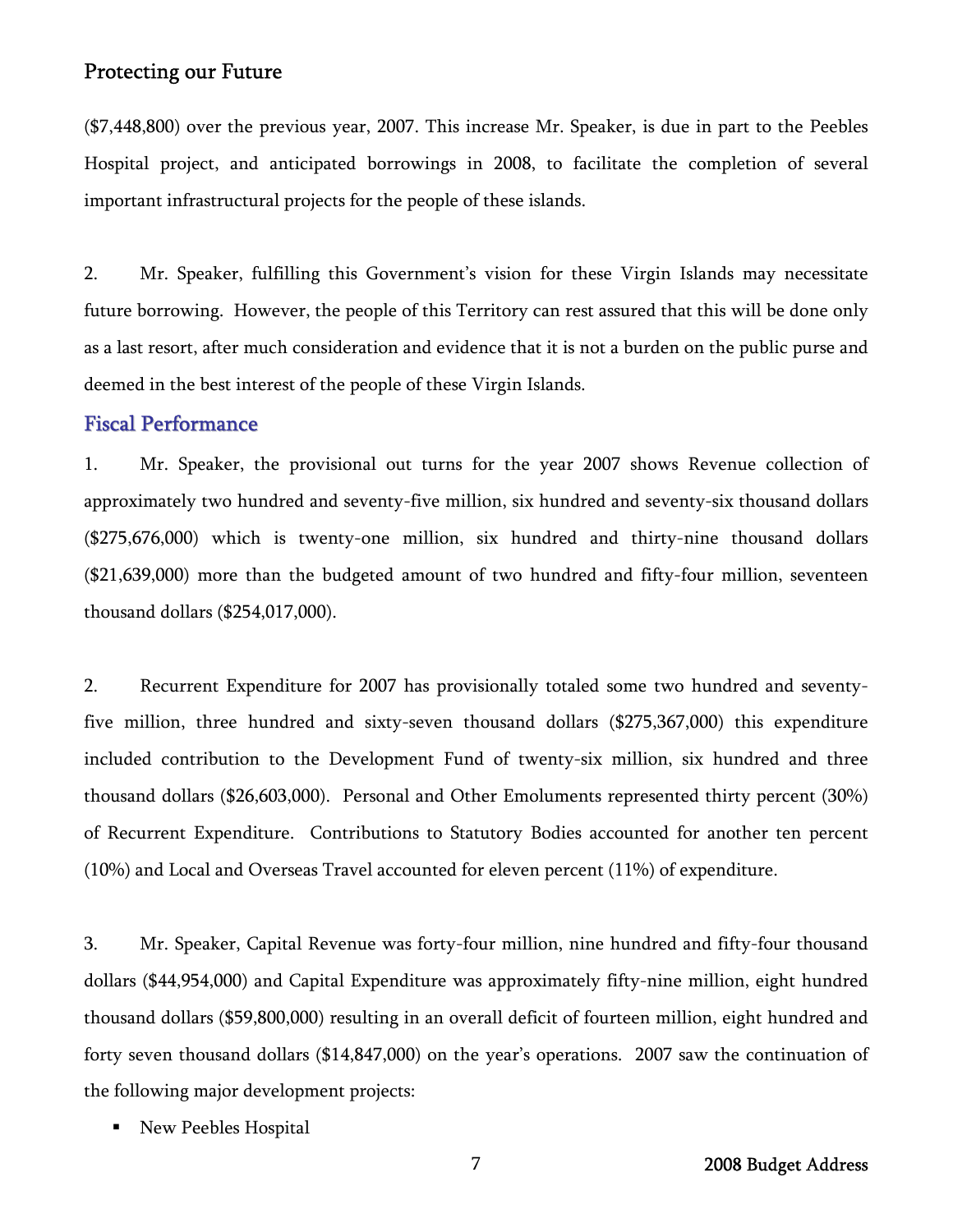- **National Sewerage Programme**
- New Incinerator Plant
- New High School
- AO Shirley Track
- Female Prison and Detention Centre
- Water Extension

These projects accounted for approximately fifty percent (50%) of all development expenditure for the year.

4. The Social Security Board has done commendably well with its investments, with a total asset value now in excess of three hundred million dollars (\$300 million). The Board will continue to support the Government of the Virgin Islands by assisting with socioeconomic projects such as the New Peebles Hospital now being built and in the future projects that serve to improve the socioeconomic standards of the citizens of this Territory. Preliminary reports from a recent accrual study indicate that this scheme with continued responsible management will remain viable and serve to provide the people of this territory with a reliable safety net in the foreseeable future.

## Our Plans

1. Mr. Speaker, we have an ambitious plan ahead for 2008 and one which I think we can achieve with a resolute determination to succeed. As alluded to previously, our manifesto of 2007 has laid out a road map for the future, and our resounding success in the 2007 General Elections has made it more than "CRYSTAL CLEAR", that the people of this Territory believe that this is the manner in which we should go. In this document Mr. Speaker, we indicated our vision for this Territory. It states that we intend to create:

"A socially cohesive, just, safe and prosperous community populated by healthy, welleducated persons who respect and use their environment in a sustainable manner, and are governed by a good government that will ensure that the economy is strong, growing and adaptable to change while being connected to the rest of the world through available technology."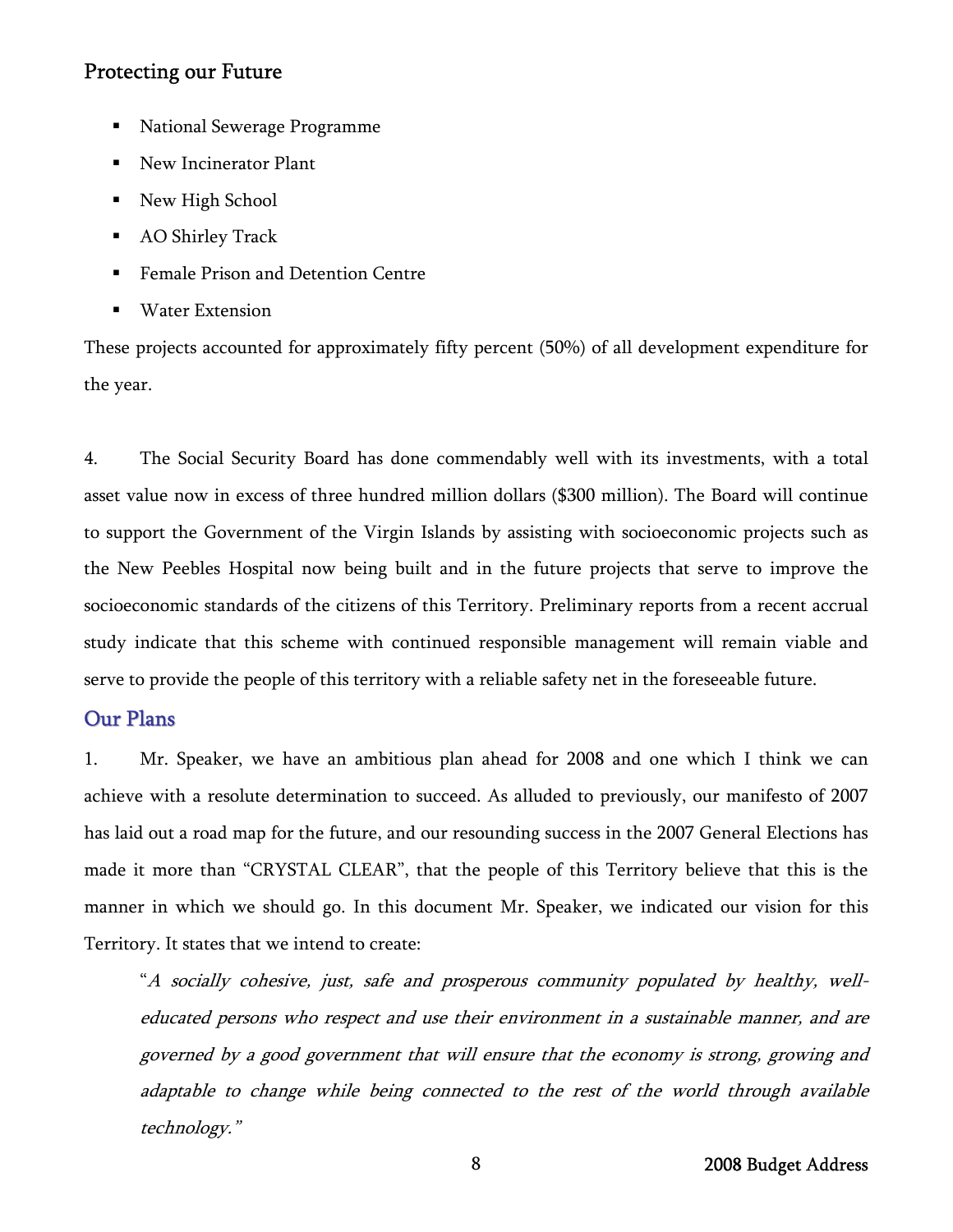In order to achieve this vision we propose to do the following:

- 1) Grow the economy of the Virgin Islands;
- 2) Provide the best possible and relevant, education and training to our people;
- 3) Provide for a healthy population with access to world class health care;
- 4) Care for the physical and social well being of our young people;
- 5) Address present social ills and provide for a socially cohesive and unified community;
- 6) Promote access to and provide for the ownership of property by our people;
- 7) Care for and protect our natural environment;
- 8) Develop our infrastructure;
- 9) Address labour market issues in order to promote the fair treatment of workers and provide for the needs of our citizens;
- 10) Develop and promote good governance, efficiency and effectiveness in the public sector;
- 11)Improve on national security and the safety of our citizens;
- 12) Ensure that our sister islands enjoy the full benefits of all services available on the main island.

2. Mr. Speaker, these various goals require an intervention mix that will be implemented over the next four years. This year's budget Mr. Speaker, is the first phase of this implementation process. I will now outline our various sub strategies and steps that we will take in 2008 in order to effect these goals, in addition to things we have already begun.

# Health and Social Services

1. Mr. Speaker, the well being of our people is of primary importance to us, hence the goal of our initiatives on health is to promote social well-being, and a safe environment that engenders sustainable living. Mr. Speaker, this Government's vision is one where "our health care system will deliver world-class primary, secondary and tertiary health care services that are accessible and affordable to all residents and visitors to the Virgin Islands…"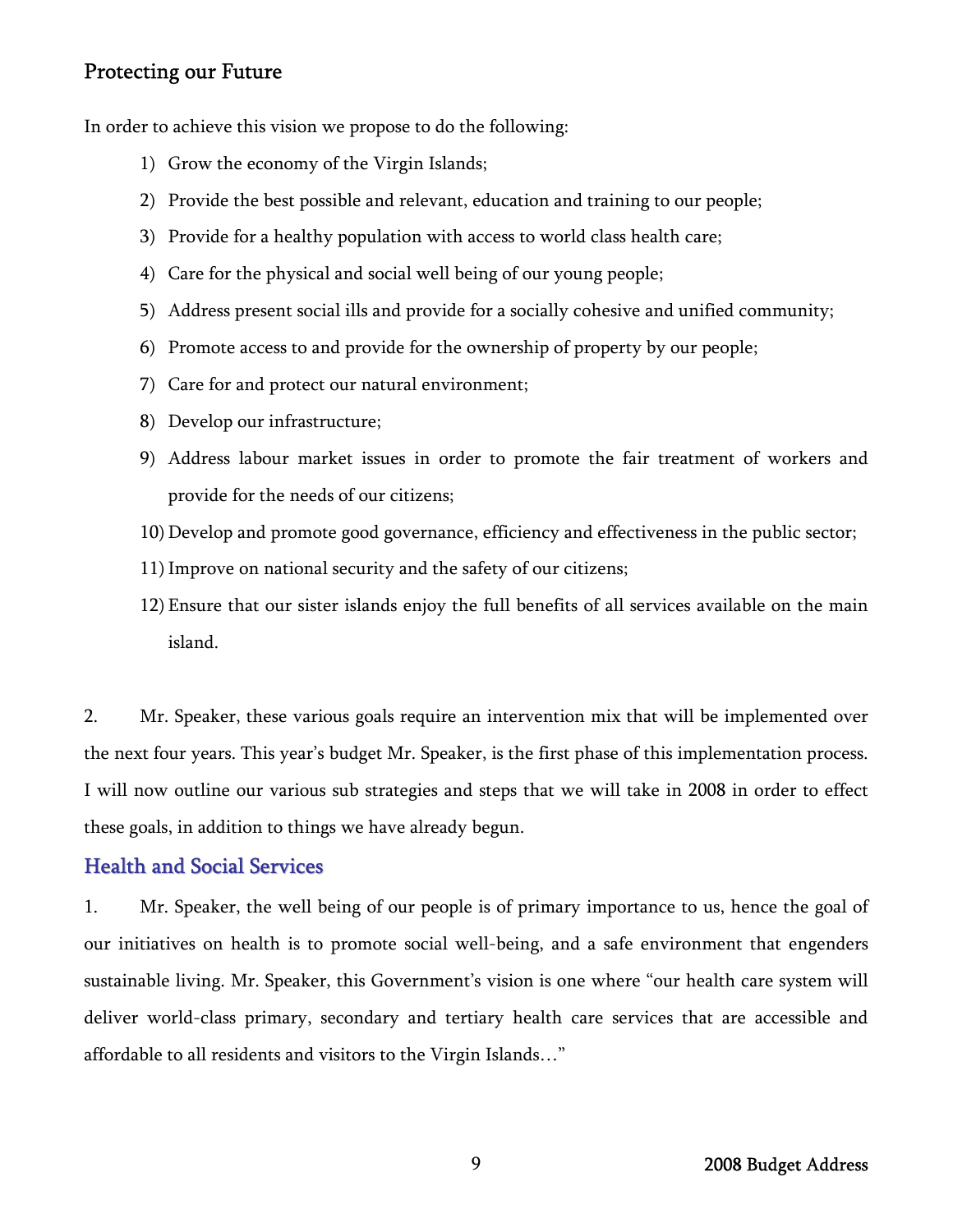2. Just as many countries throughout the world, we too must turn our attention to creating policies and standards for, and regulating both the public and private health sectors. This would result in improved performance of health services and improved population health with effective disease prevention strategies. It would also assist with putting effective health promotion strategies in place, and ensure social development and protection, especially for vulnerable groups including those with special needs.

3. Mr. Speaker, we have inherited the majority of works in the Health Sector that are currently on-going and have plans to initiate other projects, programmes and services that we think would be most beneficial to the people of this Territory. In addition, during 2008, there will be revisions and amendment of several obsolete legislations, development of new policies and regulations that will support and strengthen both health and social sectors.

4. Mr. Speaker, this government has given much consideration to the New Peebles Hospital Project. After weighing many factors, including the substantial financial costs that would be incurred in making any changes in the arrangements made under the contract signed on 22<sup>nd</sup> January, 2007, Cabinet decided to proceed with the New Peebles Hospital Project as contracted, but with some variations on the location of the various services in the building, in order to utilize the space of the building more effectively and to serve the people of this territory better. However, except for the few changes in relocating the Accident and Emergency Room and the Imaging Unit, this Government has decided to complete the new hospital as designed and agreed.

5. Mr. Speaker, it is now three (3) years since the BVI Health Services Authority has been established (since February 2005), and I believe that it is time to conduct an assessment to determine how the Authority is functioning. This process, Mr. Speaker, will include taking a look at the governance arrangement and financial status with a view to addressing its viability. In addition, it is the intent to also conduct a review of the BVI Health Services Authority Act, 2004 during 2008.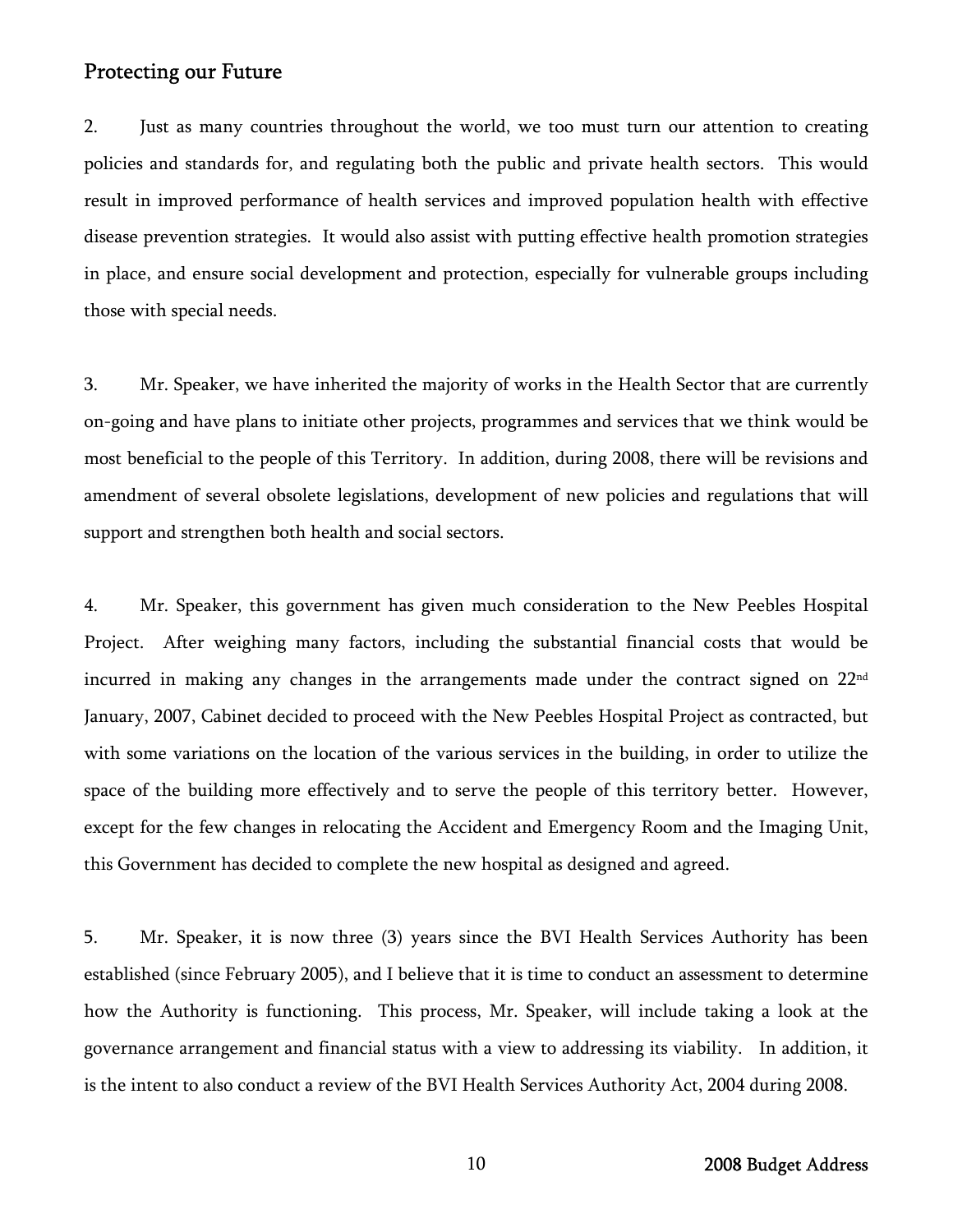6. Mr. Speaker, there has been a steady increase in the generation of solid waste on the island of Tortola over the past few years. The present incinerator unit at Pockwood Pond, commissioned in 1994, is only capable of processing forty (40) tons of waste per day and is unable to process the increasing volume of waste. These amounts fluctuate between thirty five (35) tons per day and ninety-five (95) tons per day. The new unit will be able to process some one hundred (100) tons of waste per day, giving the facility a total processing capacity of one hundred and forty (140) tons per day.

7. Mr. Speaker, we should be receiving a new Consumat CS-4000 incinerator unit within the next three (3) months. The foundation works to accommodate the steel building and the new unit is completed. The new incinerator unit is complete and is waiting to be shipped from the manufacturing plant in Virginia, USA. Arrangements for overseas and local transportation of the incinerator are currently being explored.

8. Mr. Speaker, after careful consideration of the site identified to construct the new Home for the Elderly, a decision was taken to discontinue the works and to seek an alternate location. Mr. Speaker, this Government realises that much resource (financial and time) have been put into this project, but in the interest of trying to prevent potential health and other risks to the resident population, which for the most part will be elderly, we strongly believe that this is the best decision. This Government remains committed to improving all aspects of its provisions of care and services for the elderly. Therefore, this does not mean that we will not proceed with this project. The project is only on hold until we are able to identify a more appropriate alternate site.

 9. Mr. Speaker, in addition to holding various public meetings and activities, many of the community centres are used as venues for the Senior Citizens' Programmes. Many including the West End and Brewers Bay Community Centres are in need of repair and these will be addressed in 2008. Works to complete the Cane Garden Bay Community Centre is near completion and the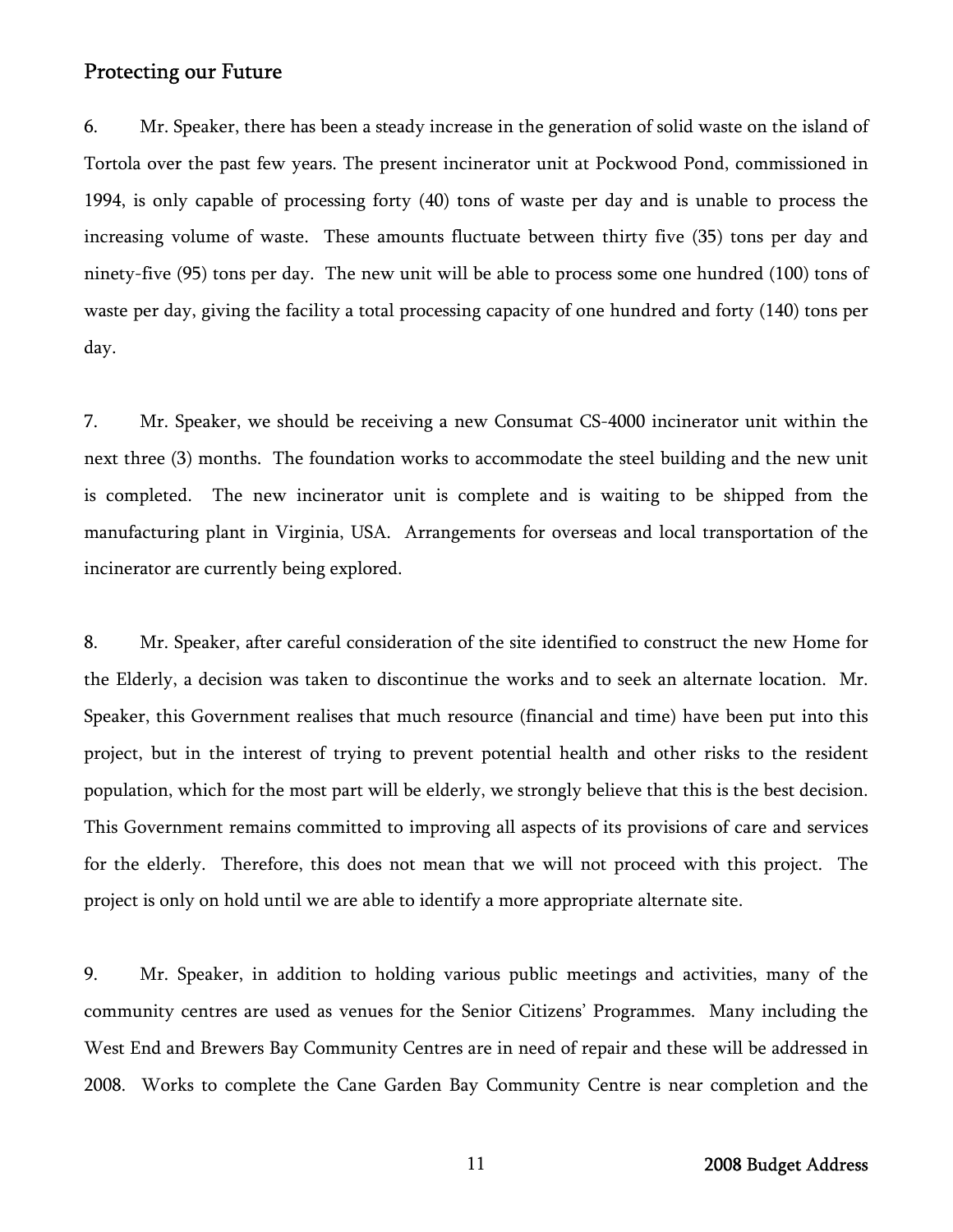contractor is expected to vacate the site by the end of March 2008. Consideration is also being given to the construction of a community centre in Purcell Estate.

10. Mr. Speaker, one of the agenda items in our manifesto is to improve and expand our health care facilities throughout the Territory. The BVI Health Services Authority through its Community Health Service is embarking on a programme to refurbish all existing health clinics. Our health clinics have an important role in the provision of healthcare within our communities. In fact, these facilities provide the preventative care necessary to avert diseases and long-term hospitalisation for many of our people. We are mindful of the need to upgrade the services currently being offered and to improve the physical structures, as well.

11. Through the BVI Health Services Authority, we are embarking on an initiative to conduct an assessment including the structural integrity of all of the community clinics with a view to upgrading them. Mr. Speaker, it is significant that critical health information is at our finger tips to ensure that lives are saved and that we are in a position to accurately diagnose medical conditions.

12. This is central to the successful implementation of the National Health Insurance Scheme, and to the efficient management of health services overall. In addition, Mr. Speaker, an effective and efficient health information system will become a source of appropriate and relevant health data/information to support the Government's decision-making process. We have also expressed in our manifesto our intent to construct a mini-hospital on Virgin Gorda. At the appropriate time we will proceed with this venture.

13. Mr. Speaker, this Government is most cognizant of the growing problem of persons becoming addicted to drugs, including alcohol, and those who require rehabilitative services. Mr. Speaker, through the programme at the Sandy Lane Center many persons continue to receive assistance to obtain rehabilitative services overseas, but unfortunately, the success rate has not been what we would like it to be. This stems from the disadvantage that these persons are forced back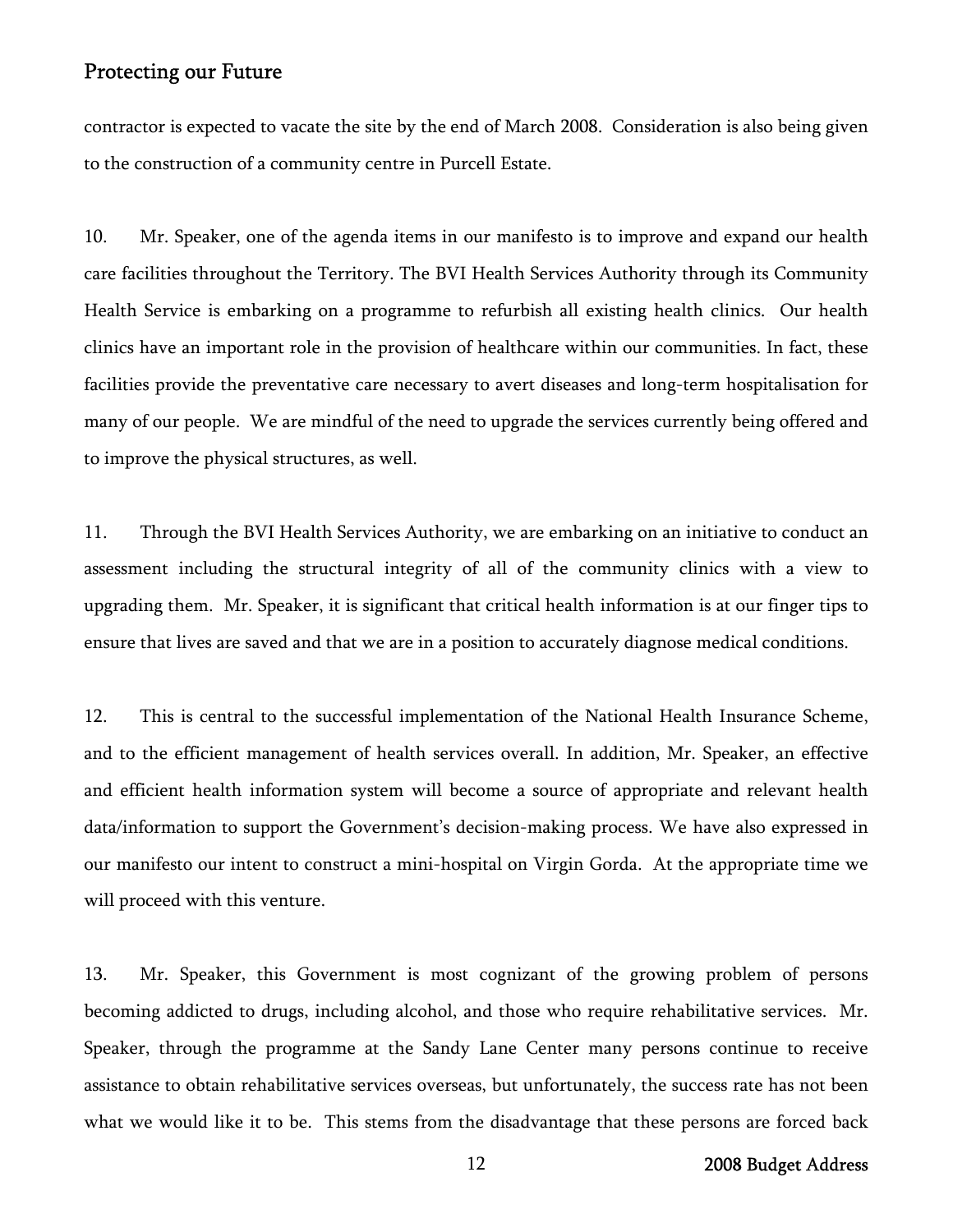into the same undesirable conditions (circumstances and environment) which contributed to them becoming addicts in the first instance. The desired services that we would like to offer at the Sandy Lane Center is one that is holistic and provides early intervention services which will not only offer a safe place where care and treatment are provided, but also, increase the clients' chance of maintaining sobriety, and provide life skills which would empower them to be contributing citizens in our community.

14. Mr. Speaker, it is crucial at this time in our Territory's growth to re-examine the current approach to the delivery of social services. The time has come for us to develop a strategy that takes into account issues of development within the Territory and in tandem with their current and potential impact. This strategy would help to clearly define Government's role and in particular that of the Social Development Department. In response, a Social Sector Analysis will be conducted by the Sir Arthur Lewis Institute of Social and Economic Studies, University of the West Indies, under the leadership of Professor Neville Duncan. This study will entail a comprehensive review of current services which would eventually lead to a series of legislative reforms such as the Public Assistance Ordinance, and to provide information that could be used to develop a Social Services Act. In the end, it is envisaged that we will have established priorities and broad strategies for the Territory's social programmes and services, and a policy framework for the country's social development, which would place specific emphasis on harmonizing the Territory's social and economic policies. The analysis will look at:

- 1. The current level and mix of skills available within the Social Development Department, as well as within the wider community;
- 2. Strengthening, where necessary, the legal and institutional framework for action and protection; and
- 3. Placing greater emphasis on partnership, community participation and inter-sectoral collaboration in an effort to build capacity within and among the sectors.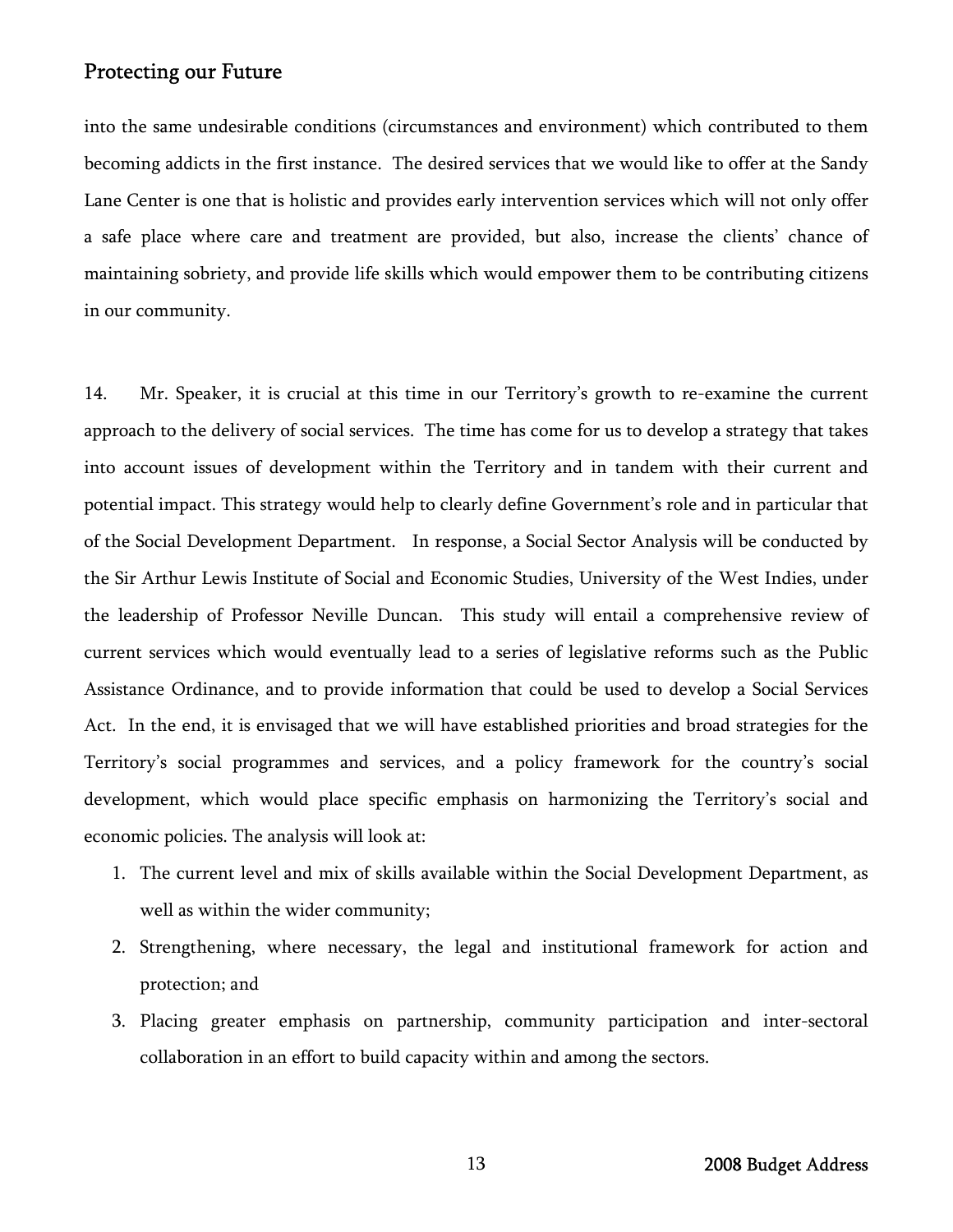15. Mr. Speaker, with the enactment of the Youth Court, Children and Young Persons and the Alternative Sentencing and Arrangement Acts, the Department has attempted to utilise the Community Service Order option for persons placed on probation. Such options are only available if all relevant governmental and non-governmental agencies agree to participate by providing and overseeing the work. The Department is facing challenges in securing the approval from key departments within Government. Mr. Speaker, I wish to publicly commend the Chief Social Development Officer, the Social Workers and all the other staff of the Social Development Department for their dedication. I can agree that it would be challenging to deal with the many social ills that plague many persons within our community.

16. Mr. Speaker, it is no secret that I view the more mature citizens of this territory as one of our most valuable treasures. Within them lies a repertoire of resources that includes knowledge of traditions past, wisdom, temperance and a balance view on life that can only come from experience. Mr. Speaker, we will look after these our precious senior citizens, for they serve as a link between the days of old and the future and from them future generations will benefit from their wisdom and knowledge.

17. The Ministry of Health and Social Development with the assistance of the United Nations Development Programme (UNDP) and the Organisation of Eastern Caribbean States (OECS) launched an initiative to formulate a framework for social development services called the Millennium Development Goals. These goals will help the Territory to focus attention on those areas of priority in meeting the social needs of the people as the Territory develops and experiences economic growth.

18. Mr. Speaker, I am pleased to mention that as part of our efforts to raise the standards of healthcare delivery, we have made provision for the post of Director of Pharmaceutical Services in the 2008 Budget. With the prevalence of counterfeit drugs on the market and prescription drugs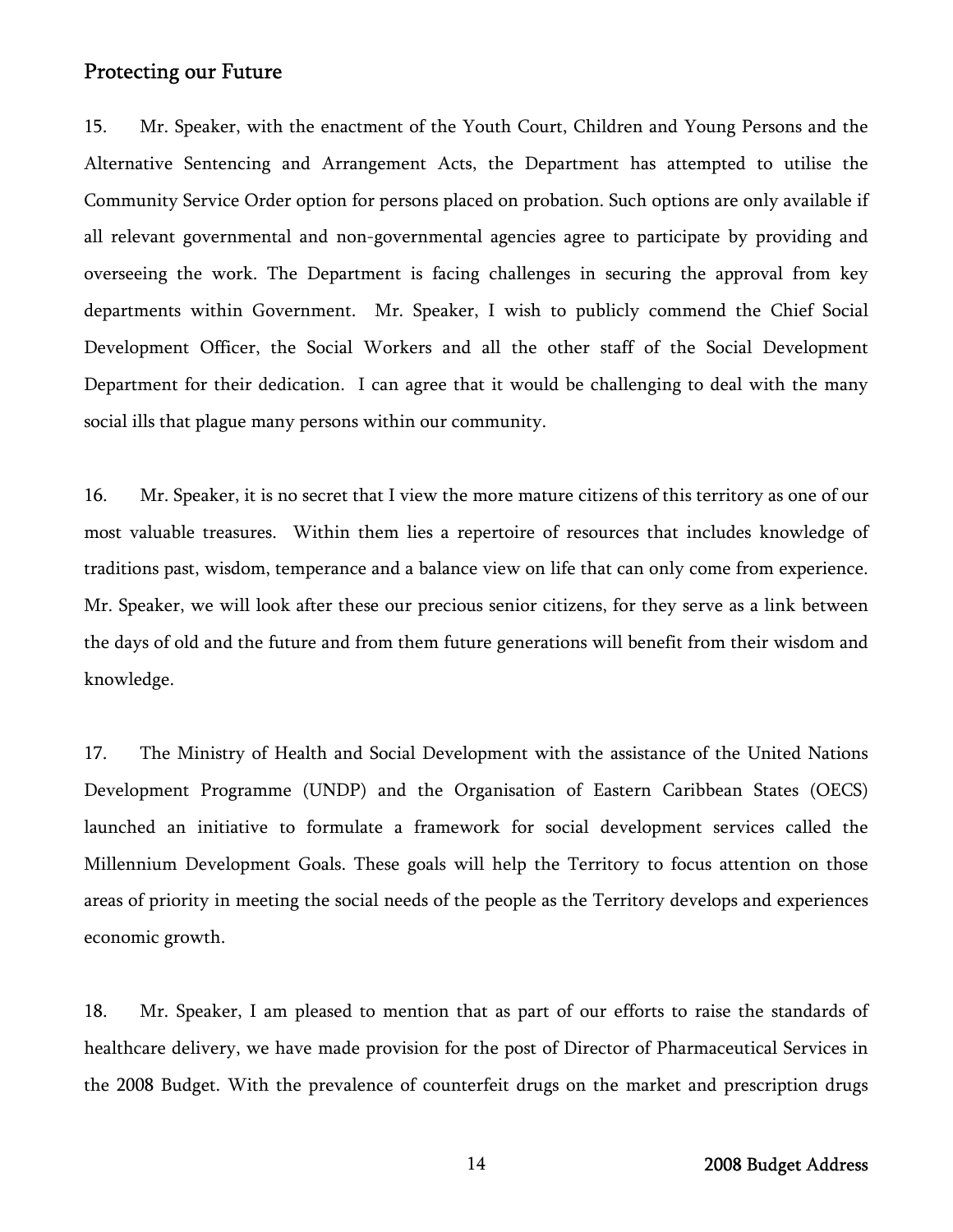being sold by unlicensed individuals in inappropriate places such as peoples' homes, we do need to regulate the sector more effectively.

19. The holder of this post will develop policies and regulations, and make recommendations to the Minister for Health and Social Development for action to be taken, to not only ensure that the efficacy of drugs are satisfactory for human consumption, but also to curtail the illegal sale and storage of pharmaceuticals. This person would also be responsible primarily for regulating businesses in the public and private sectors that offer drugs for sale, and to ensure that we conform to international standards.

20. The BVI Health Services Authority has upgraded the Blood Banking Services within Peebles Hospital with the addition of equipment to store packed cells, avoiding the need to bring these blood products from Puerto Rico. This service helps to improve patient care services overall. Mr. Speaker, much effort has been placed, and will continue to be placed, on providing the necessary complement of staff for Peebles Hospital and the Community Clinics.

21. Approximately nine hundred derelict vehicles were collected in the Territory during 2007. Most of these vehicles were delivered to the Sea Cow's Bay storage site for processing by the contractor employed to do so. Presently there are approximately seventy vehicles stored on the Virgin Gorda storage site. Arrangements are presently being made to barge these vehicles to Tortola for processing. None of the processed metals were shipped off-island last year. The contractor has estimated that a shipment will be made at the end of this month.

#### **Education**

1. Mr. Speaker, educating our people is critical in maintaining and improving the viability of this economy and our people's ability to participate in it. Our aim is to harness the brain power of the young persons in our community, and to provide suitable avenues where their skills, intelligence and abilities can be demonstrated. The intellectual skills and abilities of the children of this community are quite evident, and we have made great strides in developing our students in this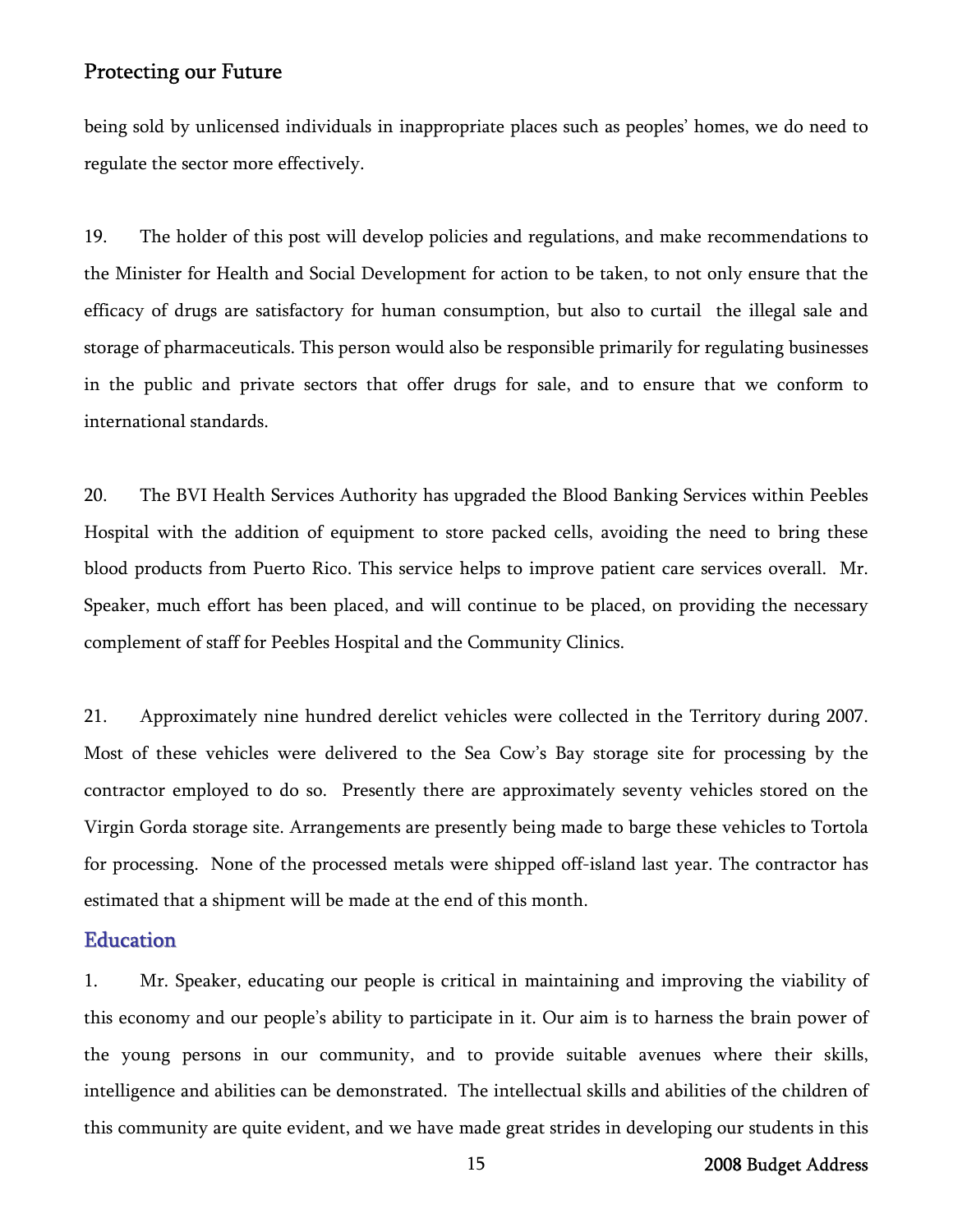respect over the last thirty years. The number of children registered in kindergarten has steadily increased and there are numerous programmes for all ages. The entire context and landscape of our education system is constantly changing and as a result, we need teachers skilled in using computers as a powerful teaching tool and many more trained teachers who are prepared to go above and beyond the call of duty. We must ensure that our teachers are trained to teach at a higher level of achievement, and be prepared to teach all of our students whether they are gifted or talented, new immigrants, the college-bound achievers, and even the disabled and physically challenged students. We must ensure that we continue to develop a fully inclusive education system where all students are given the opportunity to participate in the learning process.

2. Unavoidably, with every system Mr. Speaker, there will be those who need assistance and we have found that a high percentage of our children are not reading as well as they should by the end of the third grade. So, in addition to the National Literacy Intervention Programme spearheaded by the Department of Education, we have engaged a Consultant to conduct a review of our education system. This initiative is geared towards clearly examining the goals and objectives, issues and concerns in our education system, with a view to making the necessary recommendations for implementation.

3. Mr. Speaker, there is yet another area of concern, in that the achievement scores are not improving as rapidly as expected. Truancy and dropout rates are still too high and continue to increase. Today, more than ever before, education is the engine that drives our economy. Educating every child to use his or her God-given talent is the pre-condition for full equality; one cannot happen without the other. As a result, to ensure that we get the quality teachers that our children deserve, we are partnering with the H. Lavity Stoutt Community College in conjunction with the University of the West Indies, to provide a Bachelors of Education Degree Programme which will commence in Fall 2008, with twenty (20) of our teachers slated to complete their Bachelors Degree in different areas of Education. The goal of this programme is to eventually have all of our teachers trained at the Bachelors level. And so, through our various programmes, we are helping our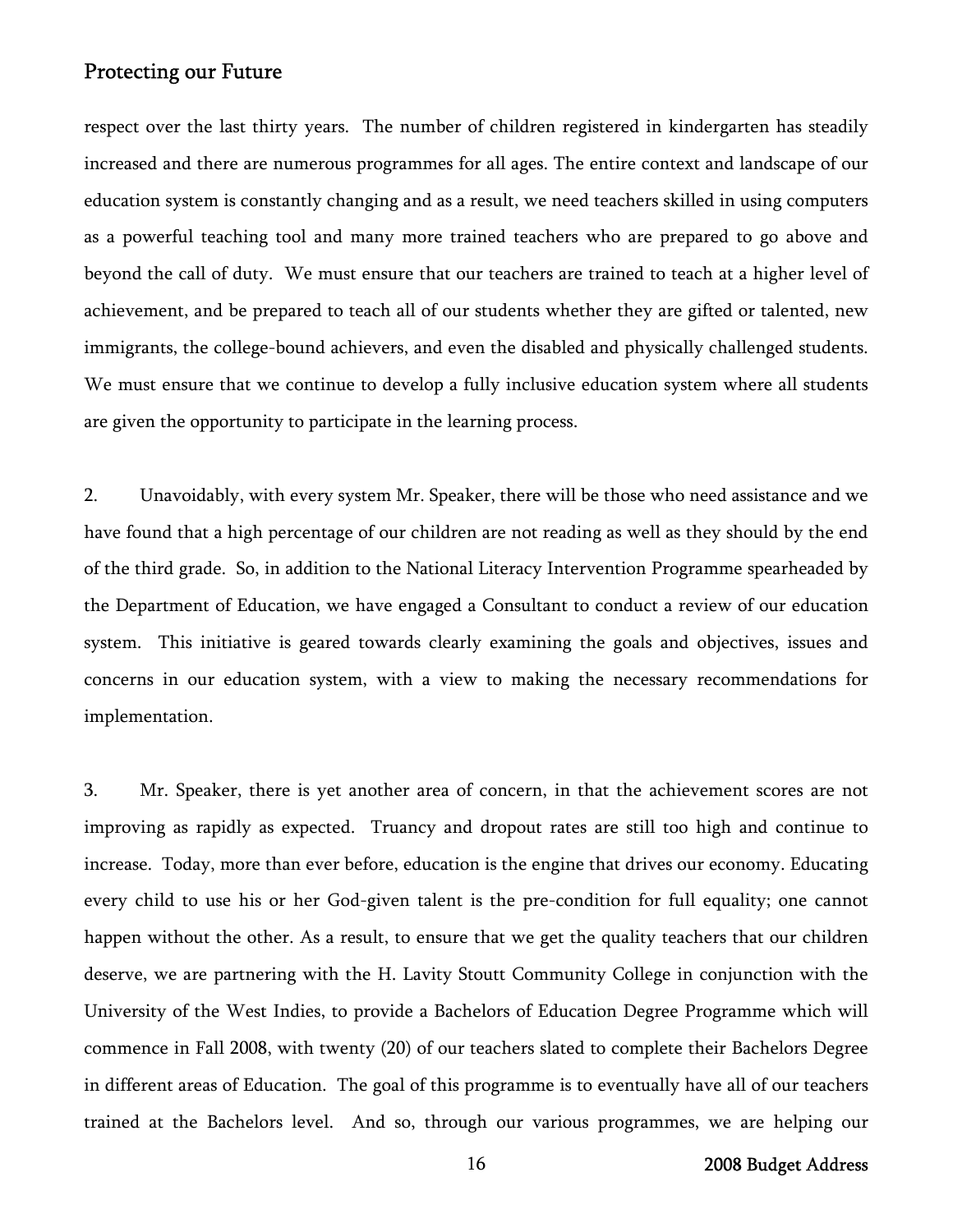children to master the basics, we are helping to improve teaching skills, we are modernising our schools with Smart Boards and other equipment, and we are helping families to pay for College through increased grants and scholarships. Our commitment extends to our students with special education needs as well. It is our aim to raise academic achievement across the board for all. No one will be left behind.

4. Mr. Speaker, among the many different initiatives planned and now presently taking place are the following:

- 1. Accreditation of our schools in a phased manner commencing with our secondary schools.
- 2. Exploring the way forward for the free lunch programme to be introduced in a phased manner in our public schools.
- 3. Working to enhance the certification / qualifications of nationals in the offshore industry.
- 4. Ensuring accountability in our education system through regular reporting and evaluation.
- 5. Revision and implementation of the National Curriculum.
- 6. Increasing national pride through a national song, flag and emblem for education in the Virgin Islands.
- 7. Assisting schools through a Government initiated public-private partnership in education through the Adopt-a-School Programme.

5. Mr. Speaker it is obvious that this government places a great emphasis on developing the intellectual capital of our people. Consistent with our present policy of granting scholarships to bright young BVIslanders to pursue tertiary level education abroad, closer to home, we have pledged our support to the continued development of the HL Stoutt Community College. This will eventually be realised through increased financial support in the very near future. Meanwhile, we continue to promote the Community College's pursuit of excellence. Perhaps, most significantly is the present accreditation exercise now taking place with the Middle School's Commission on Higher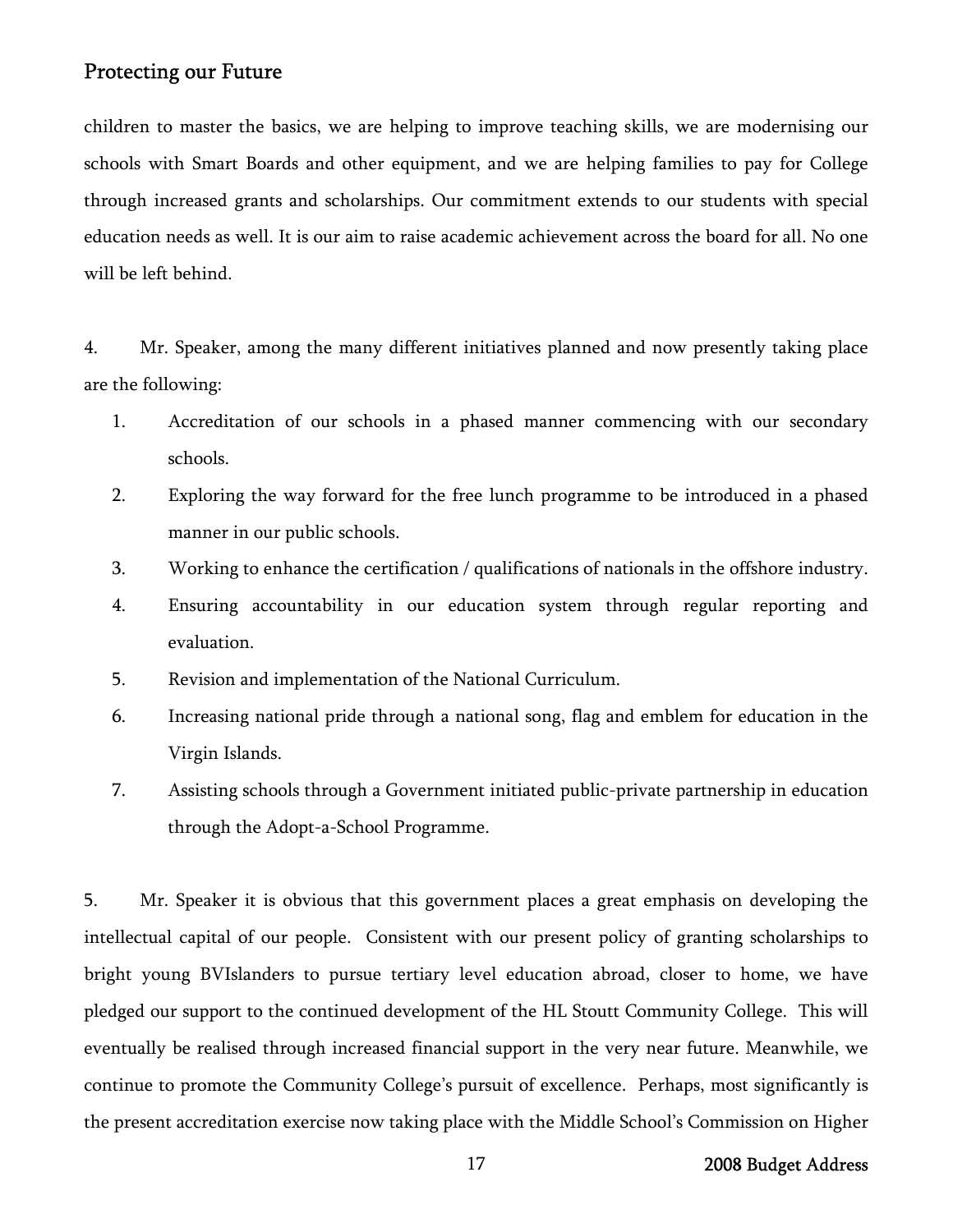Education of the United States. The college will continue to develop its now regionally renowned Disaster Management Programme and its Management Programme being delivered in affiliation with the Manchester Metropolitan University. You will be pleased to note that it is now possible to get a Master's of Science in Business Management as a result of this partnership. Currently an Honours Programme, Student Success Centre and Student Leadership Initiative are being pursued and developed by the HL Stoutt Community College. I will continue to ensure that the faculty and staff of the college continue to pursue excellence and develop themselves for the benefit of the student body.

6. A milestone has been achieved by another centre for excellence in education in this territory with the University of the West Indies celebrating its sixtieth anniversary. Mr. Speaker you will note that this institution in addition to its main campuses throughout the Caribbean, also have a presence in many Caribbean jurisdictions through their distance learning programme, of which the BVI is a part. Many of our citizens utilize this facility to further their education in addition to others who attend the main campuses. This University has contributed immensely to the development of the British Virgin Islands through the training of many of the leaders of this community, some of whom sit in this Honourable House today.

7. Further, Mr. Speaker, the newly established Department of Culture will finalise a national cultural policy. Greater attention will be paid to the development of museums and restoration of historical sites and we are reviewing festival activities with an aim of reducing costs, crime, injecting more cultural activities, and ensuring accountability and value for money.

8. Mr. Speaker, acknowledging that our youths are the leaders of tomorrow and that they play a pivotal role in socio-economic changes and development of the society a nation can progress only when the energy of its youth is channeled into constructive work. With the objective of fulfilling the aspirations of this group and empowering them as the active and constructive agents of positive change, the Department of Youth Affairs and Sports (DYAS) is now in the process of developing a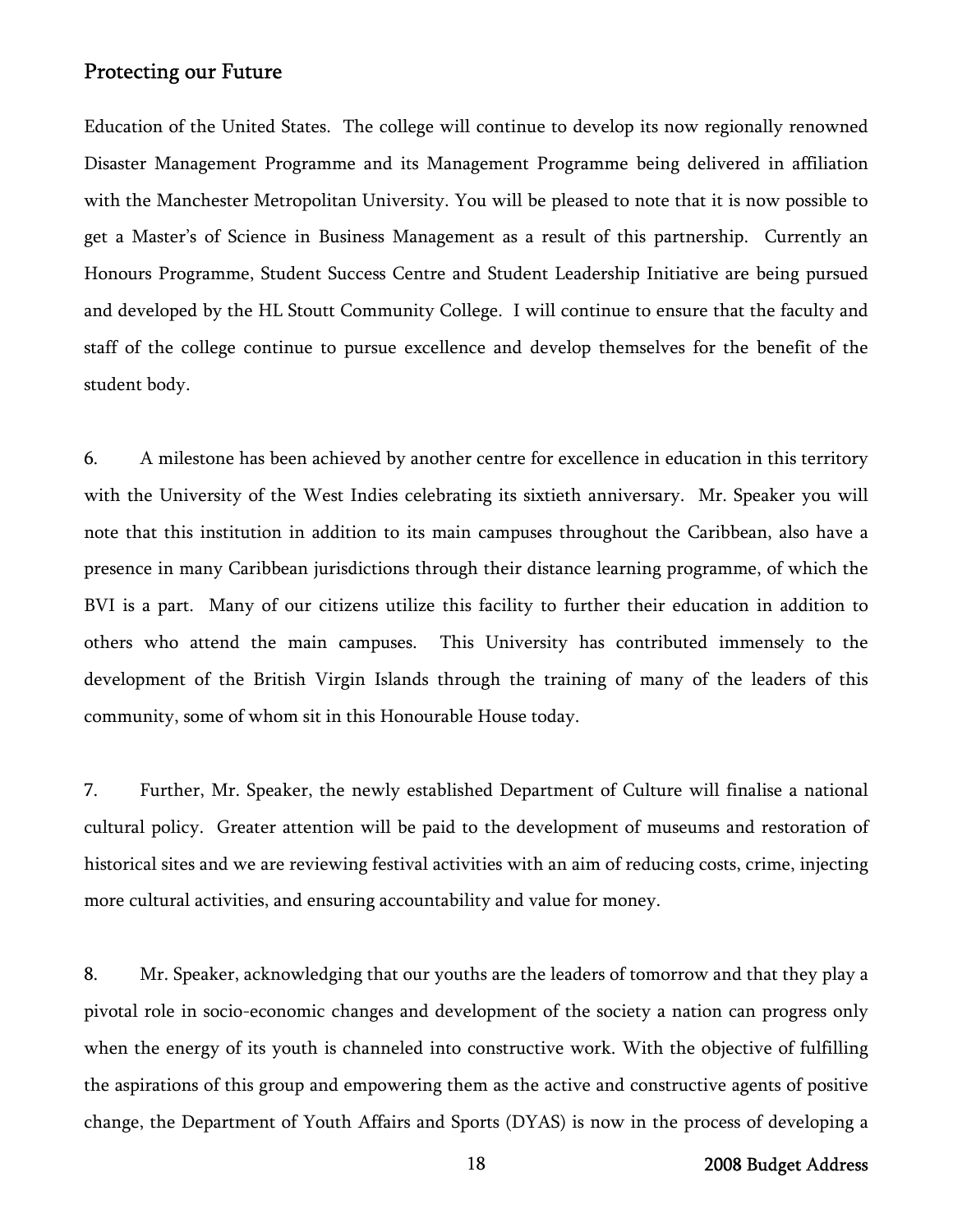National Youth Policy that would stress that youth should be given more access to the process of decision making and implementation. It will also define the privileges and responsibilities of youth and recognise the key sectors of concern for youth, such as education, training, employment, and health. The Department of Youth Affairs and Sports will launch an Elite Athlete Programme for our local international sports achievers this year, as well as continue to concentrate on and reinforce those programmes already launched such as the Junior Achievement Programme, after school youth and sports development programmes, and Apprenticeship Programmes.

9. Mr. Speaker, on the matter of our incarcerated citizens, a lot of effort has been made towards reforming and modernising the prison system but more still needs to be done. In addition to organizational changes, a concerted effort has been made to improve the safety and security of staff and prisoners. A modern security system was put in place in 2007. To complement this security measure, various technological options will be installed and used to ensure greater security at the Prison. The Immigration Detention Centre has been completed on the compound, and a floor of the building is being used as the Female Prison. In terms of operations, a committee to review and make recommendations to ensure that the day to day operations of the prison are handled effectively and efficiently is in the process of being established.

10. Mr. Speaker, to facilitate the expansion of our education system we will need to improve on its infrastructure. The capital programme for 2008 will continue with the upgrading and maintenance of the Territory's schools. Designs for a modern new Isabella Morris Primary School will be finalized. In addition, designs for a modernized high school at the existing Elmore Stoutt High School site will be developed. Construction will begin for the Administration Block at the Willard Wheatley Primary School and for a new building at the Francis Lettsome Primary School. Preliminary works will commence on the process of redesigning the Bregado Flax Educational Center campus in order to make this facility more conducive for learning. All schools will be computerized with the School Administrative Student Information (SASI) system, which will allow for monitoring of specific activities by Principals, communication between each other, scheduling of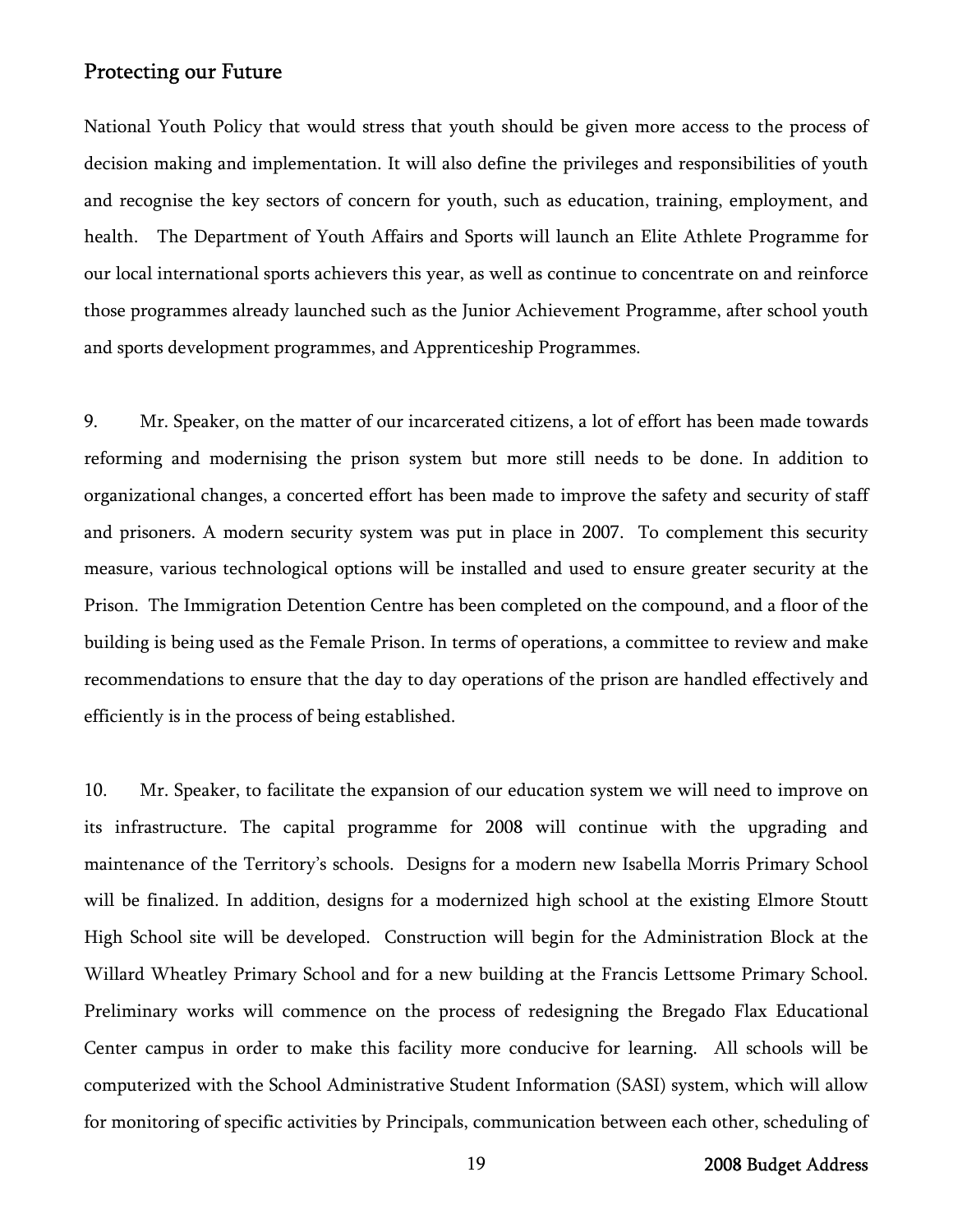classes and full utilization of all classrooms throughout the school day. Other software programmes will be introduced where necessary. The ongoing upgrading and maintenance of all recreational grounds will continue, however, rehabilitative work will begin on fields at Baughers Bay, Greenland and Capoons Bay. Designs will be developed for small gymnasiums for the Baughers Bay, Virgin Gorda and Greenland facilities.

# Our Territory's Infrastructure

1. Mr. Speaker, due to neglect over the years, the state of our public infrastructure today needs significant improvement. In a sophisticated society such as ours it is not acceptable that our people should have to contend with the deteriorated roads, inadequate sewerage disposal and less than premium products from our various service providers. We intend to launch an aggressive campaign to improve on these basic needs for our people. Road works and draining improvement in the Johnson Ghut area are to commence in the near future and will include the rehabilitation of the road to create a dual carriage from Brewley's Superette to the old Island Department Store. The ghut will be completely covered, which will improve the drainage, and the junction at Purcell Road will be improved to make right turns easier. Noteworthy also, similar works will commence shortly in Huntums Ghut. There are also plans to expand and improve the road leading to Sage Mountain to make it more motorable for tourists and residents. Other projects envisaged include the Baugher's Bay alternate road, Anegada jetty bulk head and barge ramp, and improved traffic management systems for Road Town.

2. Additionally, Mr. Speaker, the Territory's water and sewerage infrastructure is of utmost priority for this Government. Further works will continue on the sewerage system addressing the critical areas in East End, Long Look and Road Town. The Territory's water infrastructure is in need of urgent up-grade and repair; as such, funds are committed to up-grade pipes and replace leaking reservoirs, while striving to expand the water supply. While Government continues to pursue more favourable rates for the purchase of desalinated water, the Water and Sewerage Department has started to realise its full potential, for not only has there been a noticeable increase in revenue over the years, but there is also more accountability and improvement in Customer Service. The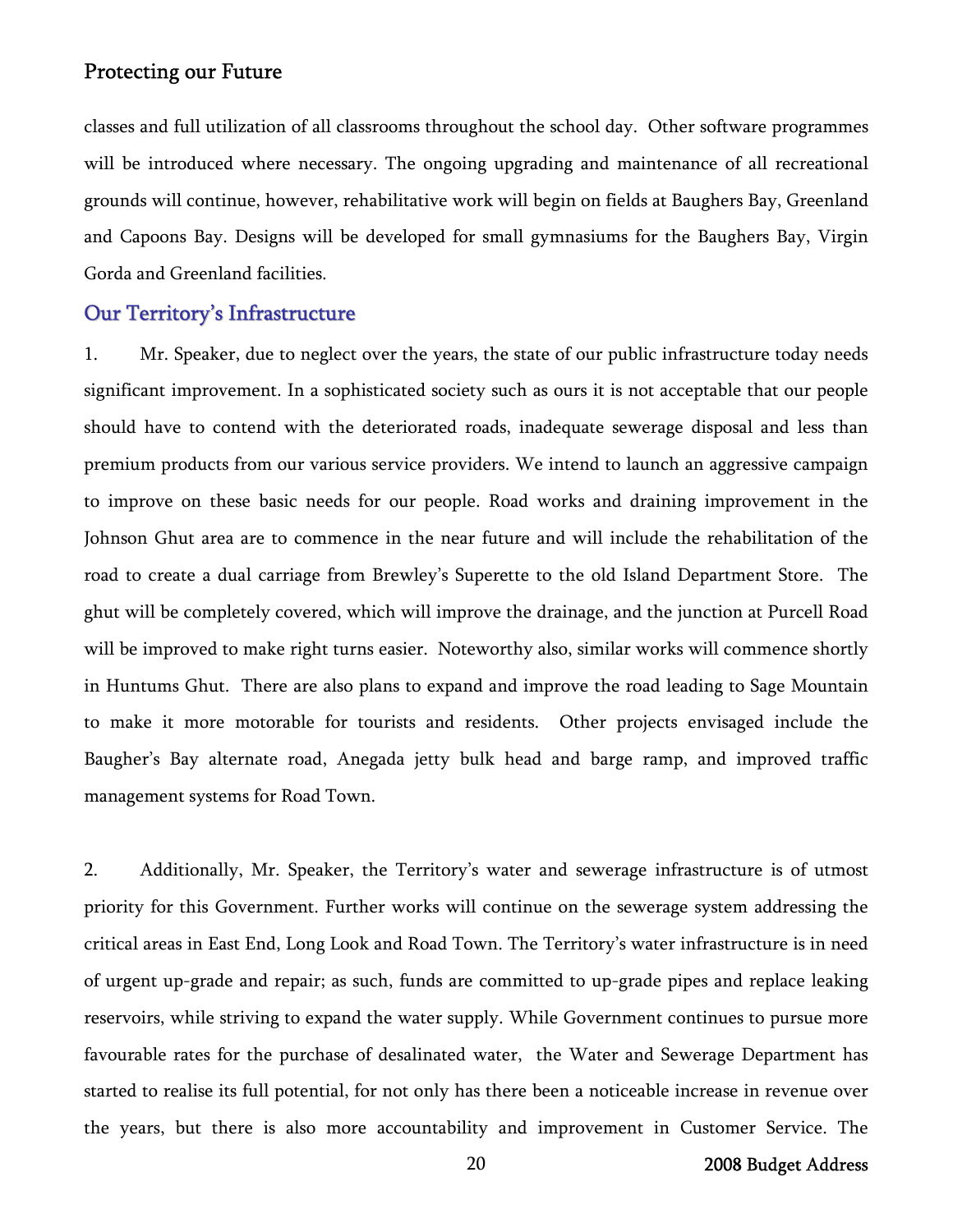Department will continue the promotion and funding of local engineers specialising in wastewater and water systems, to help strengthen its technical capacity.

3. Mr. Speaker, notwithstanding the escalation in costs as a result of the market prices of fuel, the improvement of the electrical infrastructure of the Territory is of paramount importance to the Government of the Virgin Islands. As such, the BVIEC will continue its efforts to ensure a continuous and reliable supply of electricity to the entire population of the British Virgin Islands. In keeping with the vision for an improved Road Town, the BVI Electricity Corporation plans to complete the current ongoing project to relocate all overhead lines in the Wickham's Cay I area underground, in the first quarter of 2008. There are also plans to modernise its meter reading system by utilising automatic meter reading (AMR) technology.

4. Facing a need to facilitate easier access to the Virgin Islands, the BVI Airport Authority is presently developing a master plan for the Terrance B. Lettsome International Airport. This plan is expected to be completed by the end of 2008 and will chart the way forward for the next (20) twenty years. The Virgin Gorda Airport will be high on our list of priorities for the coming months. Arrangements will be made with Halcrow to carry out the necessary surveys and to manage the project, a mandate to bring it up to international standards. At our sea ports there is also a need for critical improvements. In this regard, the BVI Ports Authority plans to commence a major capital development programme that will include the Ports at Virgin Gorda, West End and Port Purcell. Additionally, the Authority plans to expand the Cruise Ship Pier to accommodate larger vessels and to construct a much needed tender dock on the northeast side of the pier. The tender dock will alleviate the congestion in Road Town when ships are anchored.

5. There is a lot to be done to develop the physical infrastructure in this Territory Mr. Speaker, and the budget being proposed speaks to this.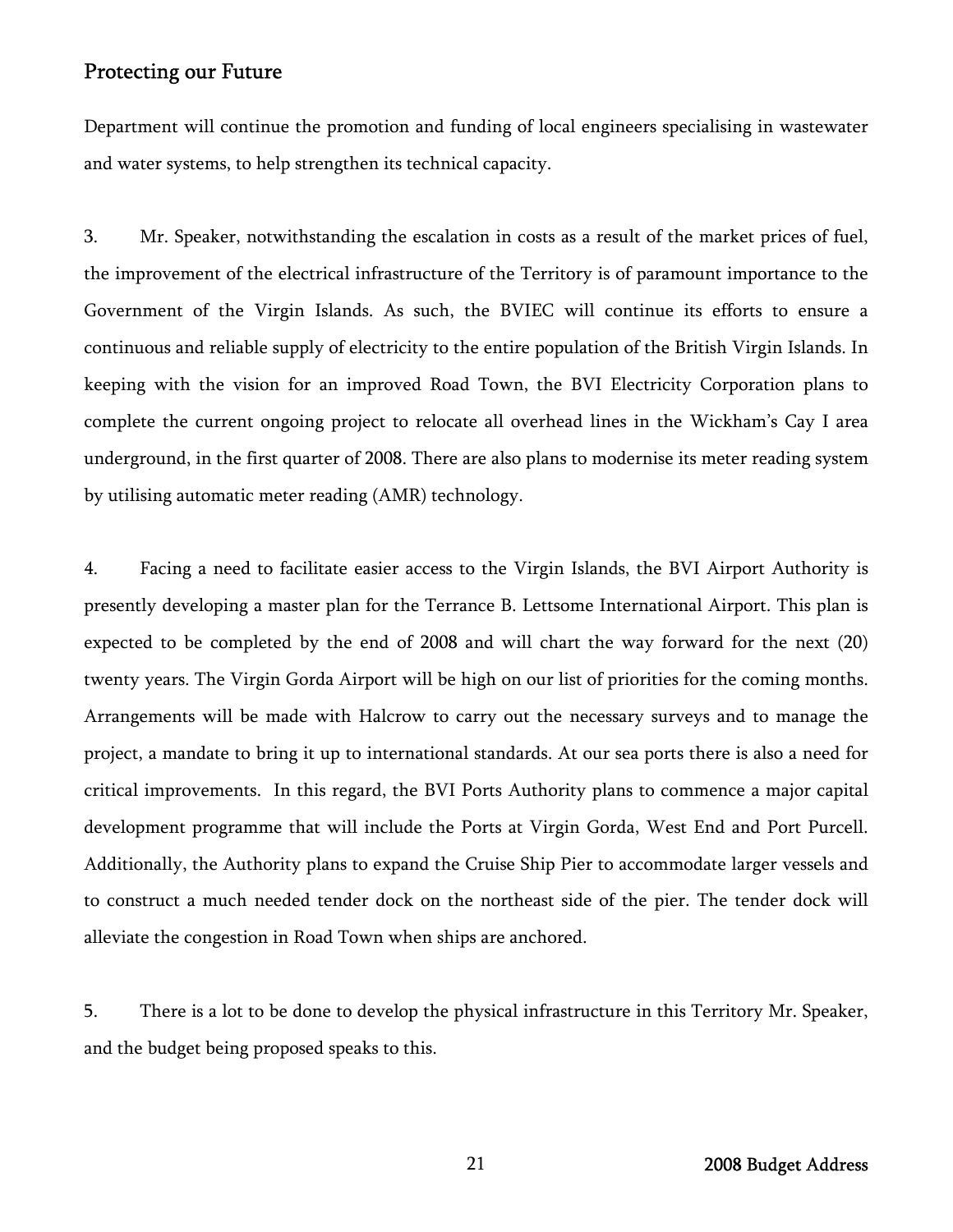#### **Our Resources**

1. Mr. Speaker, consistent with our theme to protect our future, is the absolute need to protect our environment. It is our pristine environment that has contributed significantly to the success which we enjoy today, and we must as the highest priority, cherish and preserve it for future generations to come. It is also our environment that we must preserve in order to sustain and improve on our present standard of living. Let me state clearly therefore, that this Government will ensure that the natural beauty and purity of these islands are protected, with the toughest measures coming to bear, if necessary.

2. Mr. Speaker, we will hence continue to work towards the enhancement and protection of our valued natural resources including our human resources and the environment. The enhancements would be realised through the continued development of our agriculture sector, the environmental management sector, the fishing sector, the allocation of land to British Virgin Islanders for residential and commercial purposes, and the preservation and marketing of our treasured, national parks. These activities will be undertaken while ensuring that BVIslanders are duly employed and all employees in this Territory are treated fairly in the workplace, as mandated by Government in accordance with the Labour Code.

3. Mr. Speaker, we will continue to promote and give financial and technical assistance to our local farmers. A number of our farmers have made significant investments in the construction of pig and sheep pens, farm plots, and the purchase of quality grade stock. We expect this to continue, and we will do our best to facilitate it. In this regard Mr. Speaker, we expect to bring to this house, legislation that amends the present Customs Ordinance, to allow as duty free, all imports to be used for agricultural purposes. Further, in keeping with the enhancement of the agricultural sector, it is Government's plan to partner with the private sector and develop green houses at Paraquita Bay. This initiative will utilise cutting edge technology to produce flowers, fruits and vegetables in quantities that reduce our dependence on foreign markets. It would also provide us with some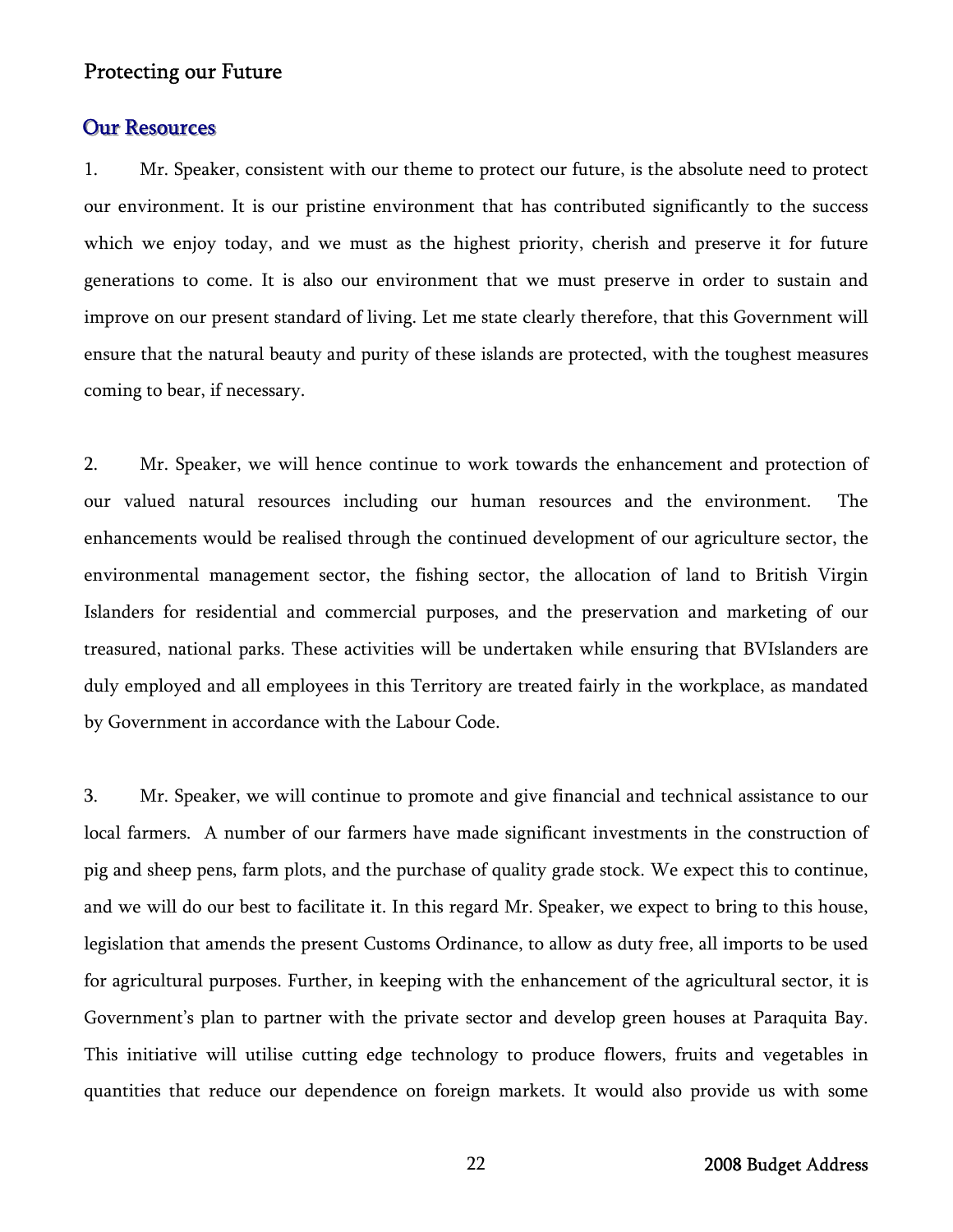measure of food security in a world of over 6  $\frac{1}{2}$  (six and a half) billion souls vying for the same scarce resources.

4. Mr. Speaker, this Government is committed to the upgrading of the Road Town Market as it develops Agriculture as its third pillar of the economy. In keeping with that, Government rehabilitated the present market in October 2007 to ensure that farmers and patrons were in a safe and sanitary environment. In 2008, Government will construct a meat stall where local butchers will be able to sell meat to the public in sanitary conditions. The facility will be adjacent to the present market, but it will be enclosed to protect the meat and chicken products from the elements and contamination. Government will provide in this facility saws that meet United States Department of Agriculture (USDA) specifications, for the cutting of the meat and freezers and chillers for the appropriate storage of the meat and chicken. New public bathrooms will also be constructed for the market patrons and farmers.

5. It is also our intention Mr. Speaker, to construct a new abattoir at Paraquita Bay, which will meet the requirements of the USDA. This approval of our facilities by the USDA would give us an option to export our meat products to the neighboring United States territories. Presently, the Public Works Architectural Division and the Acting Chief Agricultural Officer are reviewing the designs to ensure all the necessary components are in place.

6. Mr. Speaker, this Government is poised to present environmental legislation in 2008. This legislation would further strengthen the framework in place for environmental conservation and protection. We intend to foster a stronger relationship between the Officers of Conservation and Fisheries and the enforcement agencies. We can bring more to bear in monitoring and protecting the environment to ensure that it is being treated in a manner consistent with not only our present day legislation but also international best practices as well. It goes without saying therefore, that we view the development of our National Parks as a major priority. To that avail, we will develop our National Parks for the people and visitors of this Territory. In order to improve the aesthetics of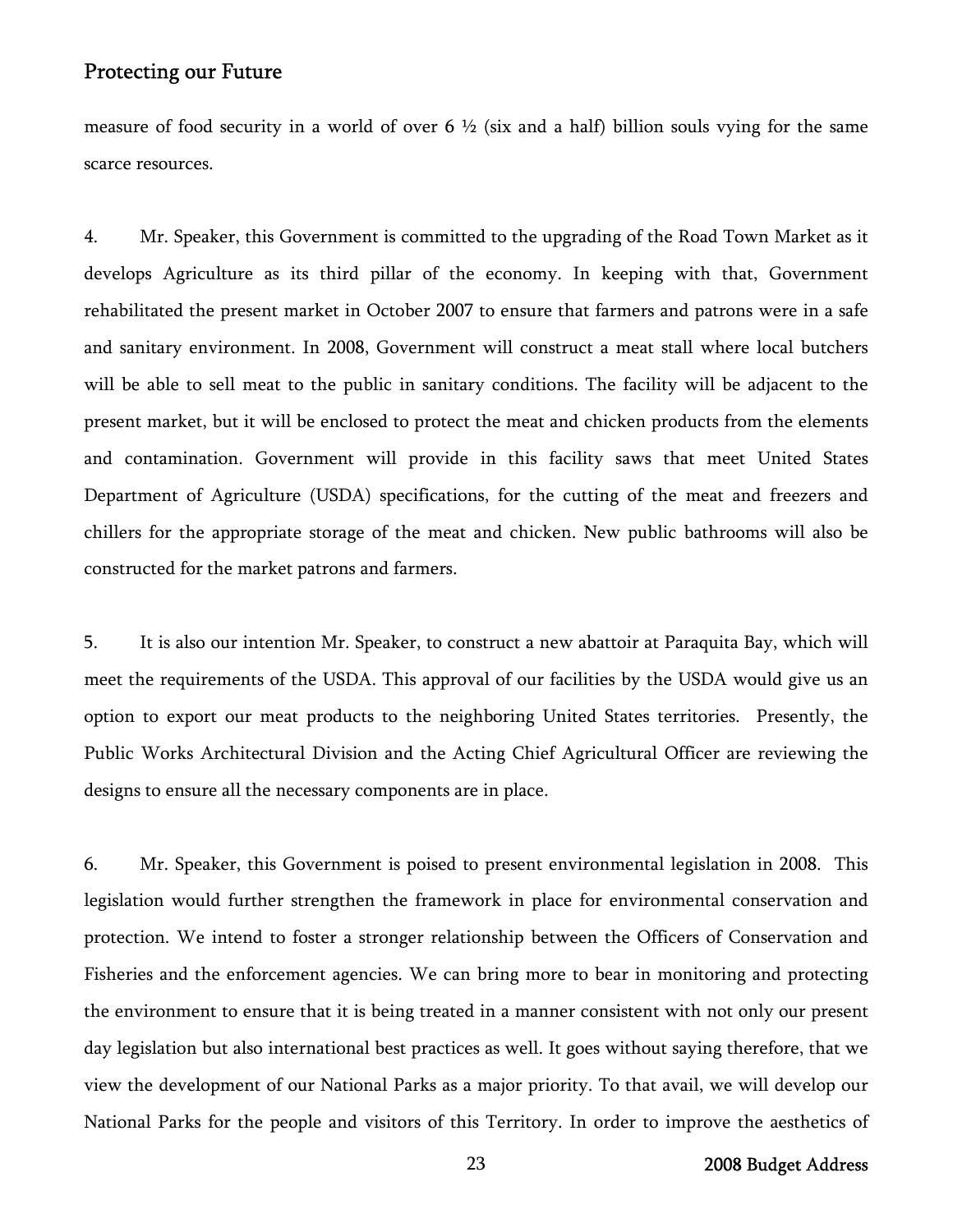Road Town, our Government will re-develop Queen Elizabeth II National Park for the purpose of leisure, recreation and green space within our capital. The master plan design for the redevelopment is now complete and the completion of this project will be a major enhancement to the existing facilities.

7. By the end of the second quarter of 2008 Mr. Speaker, we expect that the public will once again have the pleasure of using a fully landscaped park with comfortable walking or running trails and spacious leisure and recreational areas with a wonderful view of the Road Town harbour.

8. The continued stabilisation of the Coppermine ruins on Virgin Gorda will be completed along with the development of restrooms at various National Parks, such as Sage Mountain, the Baths and Spring Bay. Presently, we are on the verge of completing the road that begins in Pond Bay and eventually terminates in North Sound and work on the administration building in North Sound is expected to commence in the coming months. These developments, once achieved, will improve the quality of life for residents and visitors. They would also be a great enhancement and addition to our tourism product.

9. Currently, Mr. Speaker, the programme at the BVI Fishing Complex is under review by the Ministry of Natural Resources and Labour. We expect that a manager will be appointed within the first quarter and thereafter some new measures will be implemented to ensure that the people of this territory would be able to purchase local fish and other seafood from the BVI Fishing complex year round. The Ministry of Natural Resources and Labour will also review the fee schedule for all local fish and other seafood deposited at the BVI Fishing Complex.

10. Mr. Speaker, the purchase of lands in the Territory by Government will continue and in order to guarantee consistency and fairness this Government will present a land policy for Crown lands in 2008. As was promised to the people of the Territory, we will provide first time homeowners with land at Spooner's Estate, and Steven's Estate on Tortola, North Sound and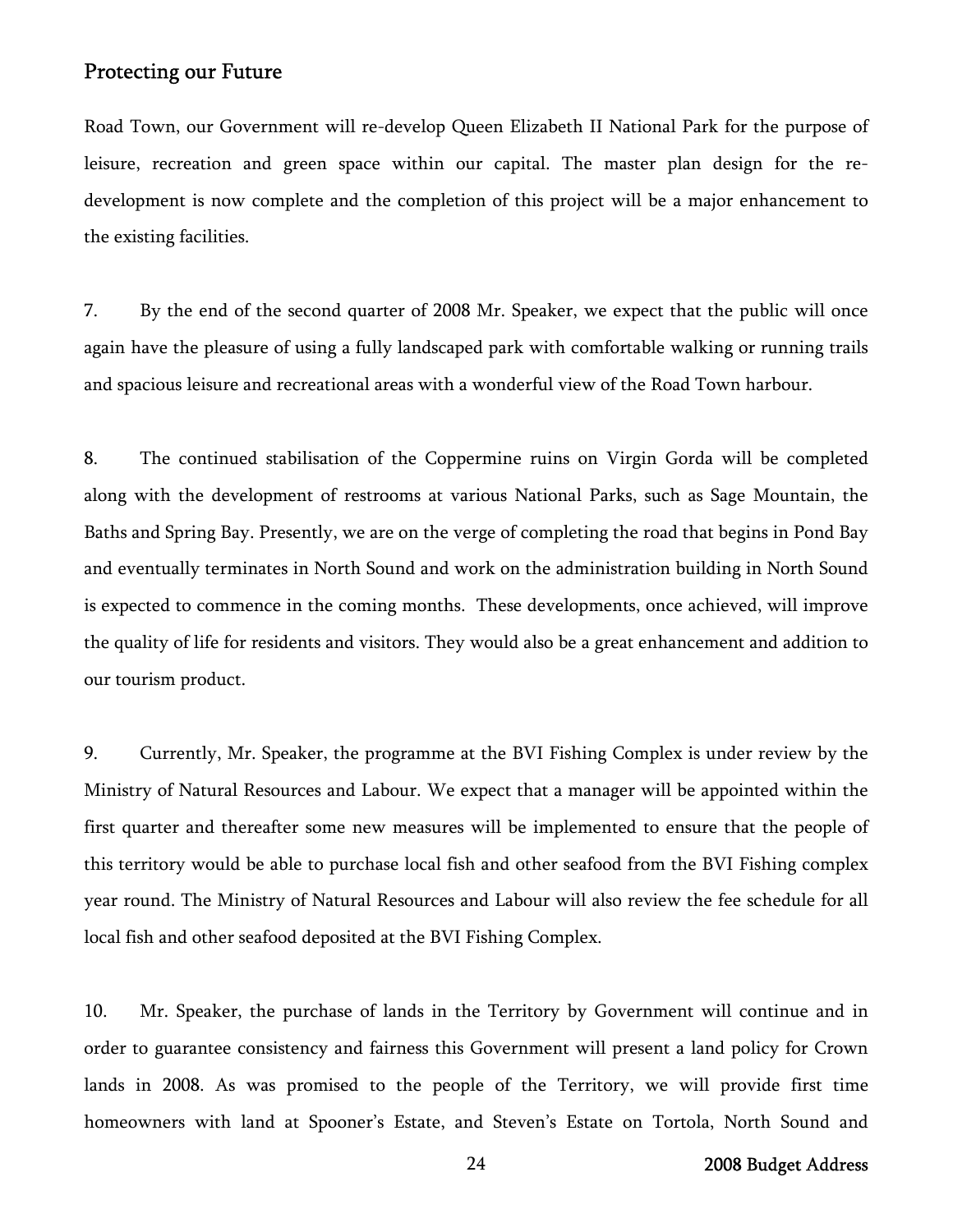Coppermine on Virgin Gorda, Kings Road on Jost Van Dyke, as well as other areas throughout the Territory. As we speak, the Ministry of Natural Resources and Labour is proceeding with cutting access roads for the various subdivisions mentioned. We are also in negotiations to procure lands at Jost Van Dyke to enable construction of a community centre. Additionally, the Anegada community will be pleased to know that Government is in the process of compensating land owners whose lands were infringed upon in the public interest for development of the Anegada Airport, we expect to complete the vast majority of these settlements in 2008.

11. The Labour Department will be re-structured to ensure the service rendered is of a high quality. The staff will be undergoing continuous training to ensure that service standards are realized. They are under mandate to strengthen the local workforce through training seminars and workshops. The department's focus will be to ensure that both employer and employee are treated fairly and remain in compliance with the Labour Code. The revision of the present Labour Code is a priority and we expect that the revision will include the views of the stakeholders where necessary to ensure that this Territory will have fair labour laws which will enable the continuous growth of our Territory's economy.

12. Mr. Speaker, a comprehensive immigration reform will be a priority in 2008. We will amend existing legislation to implement additional control measures. Current legislation will be reviewed to ensure compliance with international laws, human rights and other conventions. As we embark on the reform process, we will ensure citizen participation by conducting regular consultations with representatives of the community, advocacy groups and other private sector organisations.

13. Mr. Speaker, this year's budget will reflect the Government's commitment to strengthen the Department of Immigration's enforcement capability as well as its level of efficiency. The department's border management system will be reviewed with the aim of enhancing its performance and effectiveness. A comprehensive training programme for staff will be developed with an emphasis on improved customer service, specialized training for surveillance staff as well as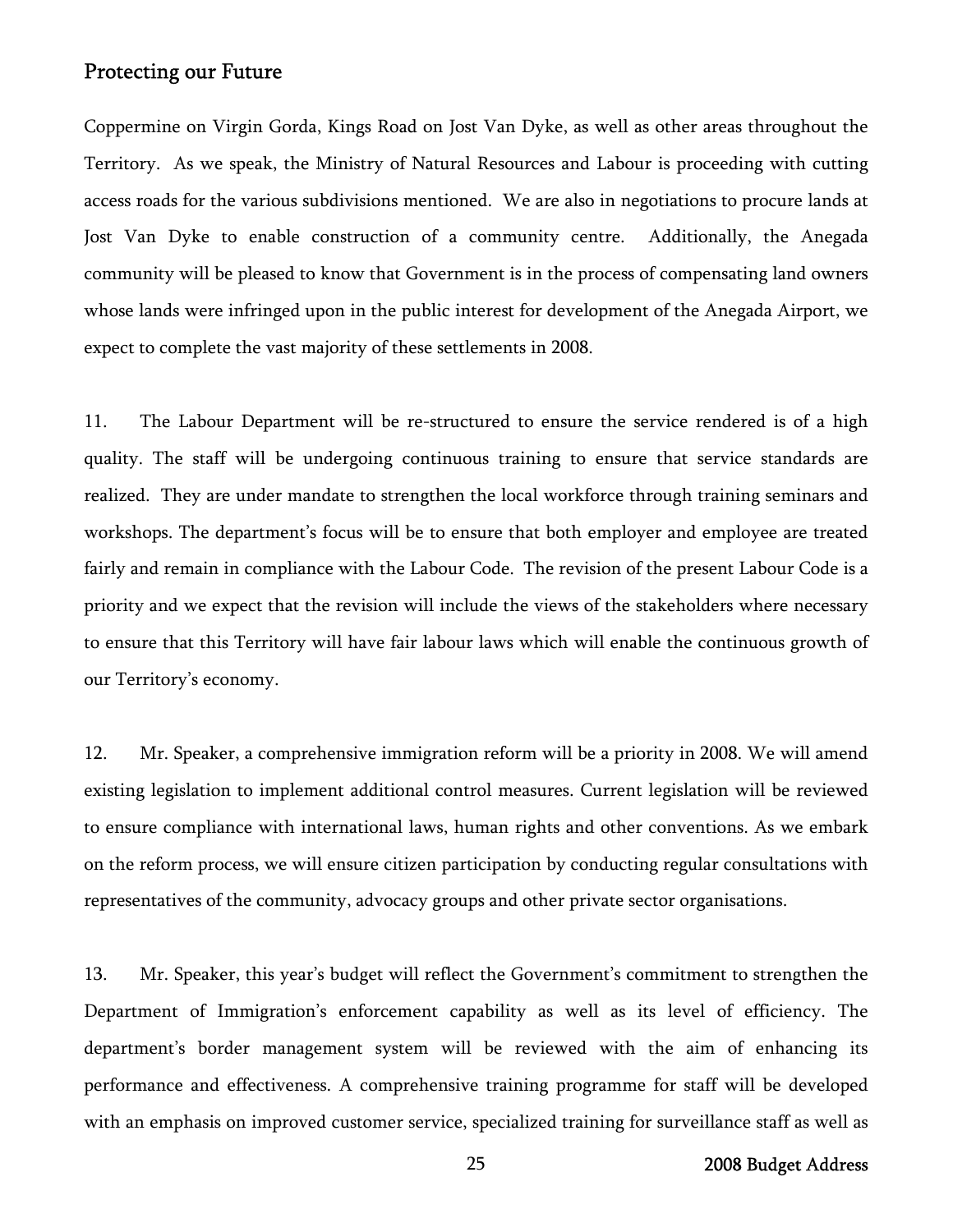training in various control techniques. Preparations will be made this year to chart the path toward greater efficiency by creating a one-stop process for obtaining entry permits and work permits.

14. Mr. Speaker, the area adjacent to the BVI Ports Authority property in Purcell Estate will receive a much-needed face-lift with the addition of a row of jasmines which will improve not only the aesthetics of the area but add to the sensory experience when they are in bloom. This project will be undertaken by the City Manager's Office in collaboration with the National Parks Trust.

15. Plans will also continue this year, Mr. Speaker, to start Phase I of the Pedestrian Mall Project on Wickham's Cay I which was recommended in the 1972 Shankland Cox report but never implemented.

16. Mr. Speaker, I pledged my commitment to complete the eight-lane rubberized track development project. The BVI has now joined other countries world-wide as we have successfully secured the International Association of Athletics Federation (IAAF) Class II certification. This is good news for our young people who have dreams of one day competing in the Olympics. In a few days, Mr. Speaker, this Government will officially open the multi-million dollar facility that will help pave the way for the BVI to be in a better lobbying position to become a prime destination for sports tourism. Mr. Speaker, funds will be allocated to complete phase III of this project which includes more permanent facilities such as a grand stadium with seating for at least fifteen hundred (1500) persons, office space, showers, locker rooms, and a conference area.

## Tourism

1. Mr. Speaker, as one of the pillars in our economy, tourism has been an integral part of our focus and economic strategy, over the years. Our manifesto of 2007 speaks specifically to this important sector, and to this end we intend to evaluate the market and develop the industry in the Virgin Islands to its fullest potential. Where we differ from our predecessors however, is in our upfront focus on developing a tourism product that is harmonized with our environment. This dictates therefore that much attention will be paid to the results of social and cultural impact studies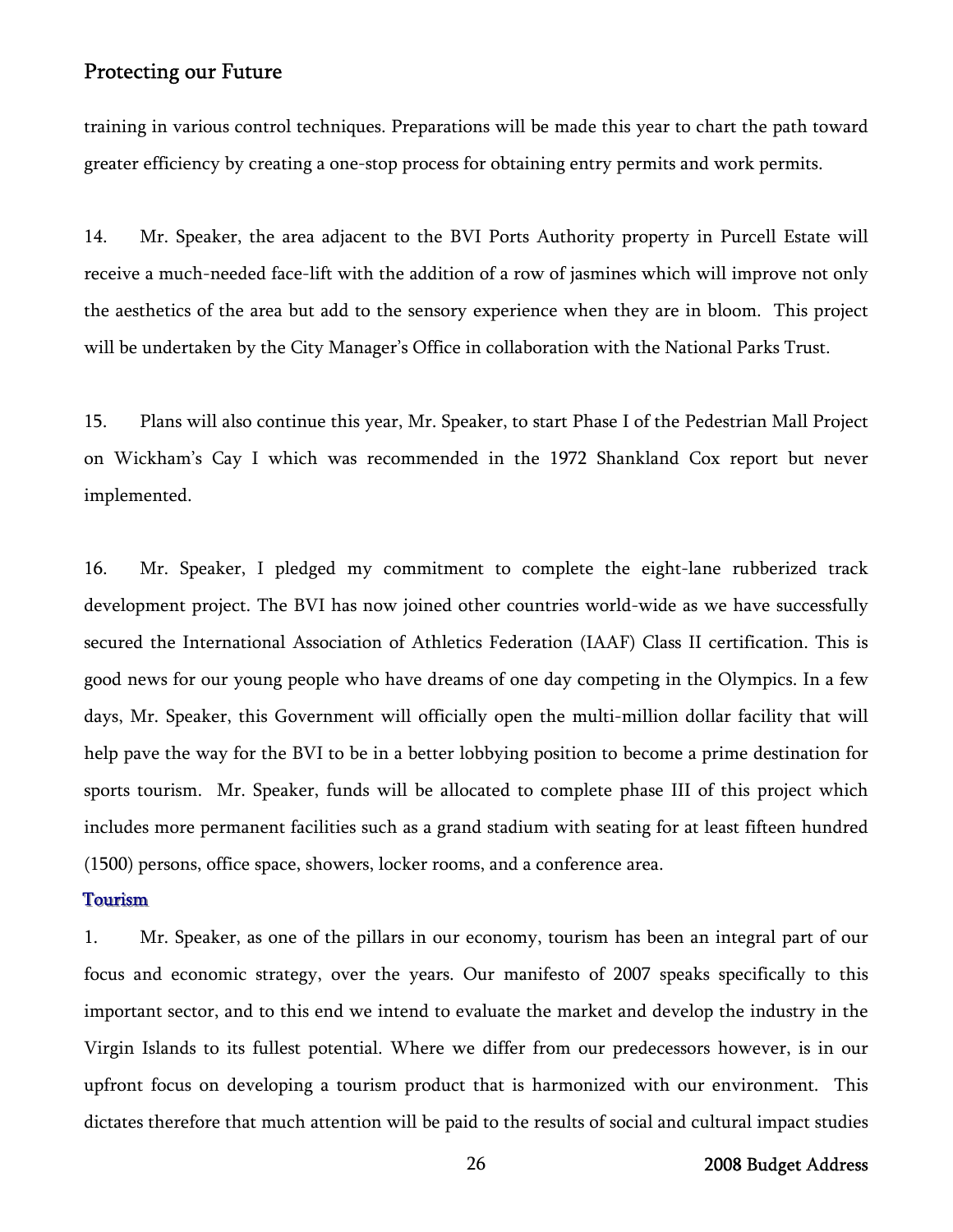that would have to be conducted before any type of major development in this sector is to take place. This approach further dictates that the yields from any tourism development must exceed the social and environmental impact of their existence, and hence we will be inclined towards ecotourism as the type of development of choice. Mr. Speaker some of us may recall that one of the highest rated hotels in this region, was built by an individual who was adamant that the environment must be protected, and respected in its original form. Going forward Mr. Speaker we believe that in order to maintain our leadership position as an up market destination we should adopt this same approach. It therefore goes without saying Mr. Speaker that we will develop our people to enable them to participate more meaningfully in this dynamic sector of our economy.

#### Financial Services

1. Mr. Speaker, the financial services sector in this Territory has done well over the years, notwithstanding having had to weather many onslaughts to the regulatory regime which governs it. Mr. Speaker, we will continue to ensure that the Financial Services sector in this Territory is well regulated, through pertinent and properly crafted laws, by ensuring that the regulator is well resourced and by making sure we remain abreast of international developments that many have an eventual impact on its success. Mr. Speaker, we have already approved a strategy for the regulator to apply in 2008. This road map is expected to keep us ahead of the curve and continue to ensure that this vital part of our revenue base remains strong. We are committed to ensuring that our regulatory regime is robust, and adequately addresses the various issues that are presently being faced. Among these Mr. Speaker, are provisions to treat with money laundering, terrorism financing, proceeds from criminal activity and for the first time, legislation to regulate the manner in which money is handled and distributed in the Territory. I would like to be very clear however, in stating that all these provisions are aimed at minimising disruptions to businesses in the Territory that are seeking to effect legitimate transactions, and ensuring that our regulatory regime is compliant with international Anti-money laundering and antiterrorism financing standards. Mr. Speaker, we believe that it is vital, that this jurisdiction be recognised as a no mans land for the ethically challenged, and bearing in mind the fact that we are the largest incorporator of companies in the world, we must ensure that our product is second to none.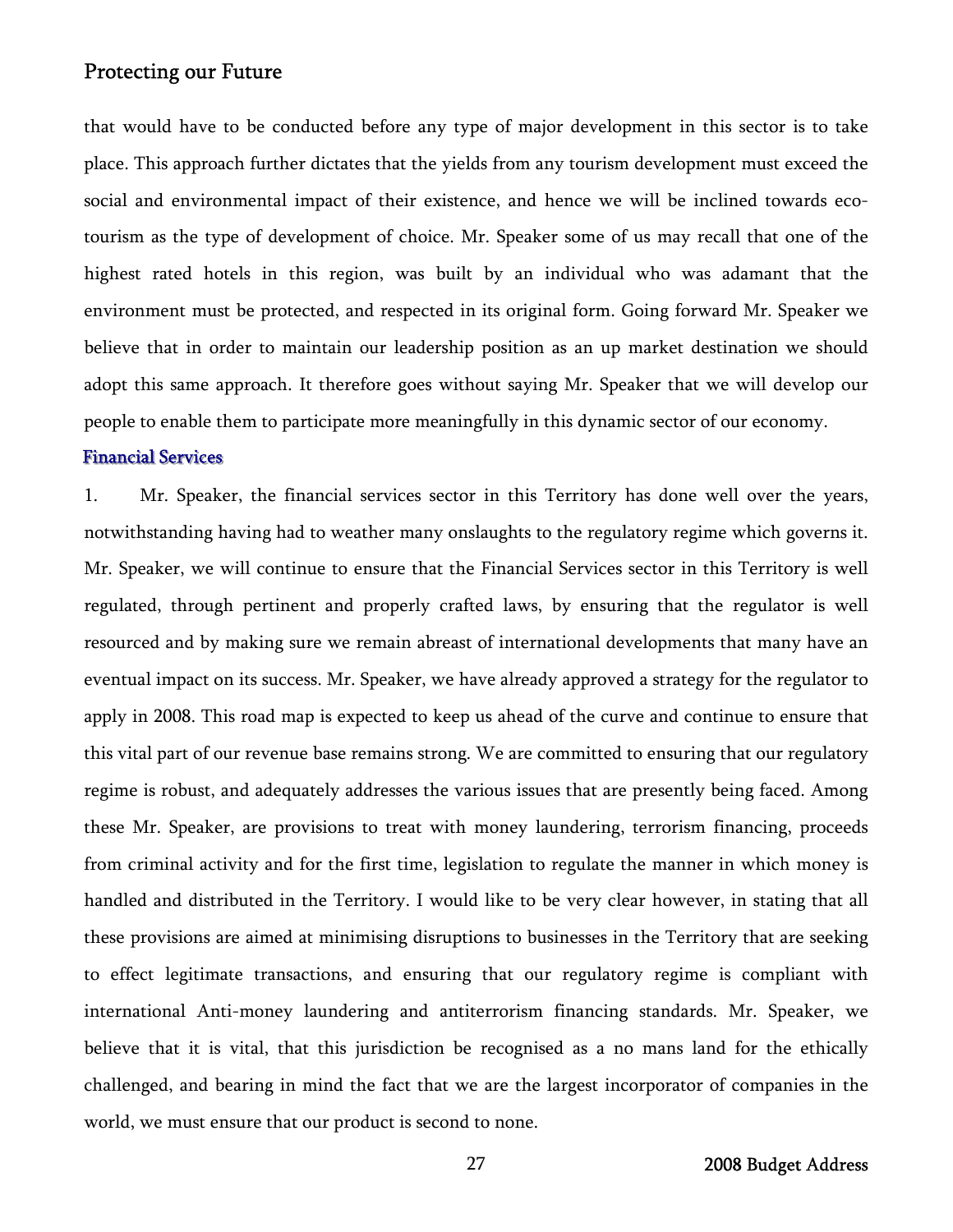2. On the international front Mr. Speaker, we continue to monitor international developments and to participate in international fora and discussions relevant to the Virgin Islands and to strengthening its position in the global arena for the benefit and advancement of the Territory and its people.

3. We are poised for great things Mr. Speaker, my colleagues and I intend to achieve them.

# Acknowledgements

1. Let me close Mr. Speaker, with a word of thanks to those who have made this budget possible. First and foremost, let me express my sincere gratitude to our dedicated members of the public service, beginning with His Excellency, The Governor; The Deputy Governor; Officers of all ranks, both junior and senior; the Attorney General and her staff, the Public Works Department in its capacity as executing agent for works; the various statutory boards and their staff; and of course, the Financial Secretary and his staff at the Ministry of Finance.

2. Mr. Speaker, on behalf of this Government and the people of the BVI, I would like to also extend our thanks to the UK Government and its agencies, notably, the Foreign & Commonwealth Office, and the Department for International Development; the Caribbean Development Bank, the European Investment Bank, the United Nations Development Program; the European Union; the Commonwealth Fund for Technical Co-operation; the United States Agency for International Development; the Canadian Agency for International Development; the Organization of Eastern Caribbean States, and the Caribbean Community (CARICOM), for their various forms of support. My gratitude is also expressed to our local institutions: the Social Security Board, Banco Popular de Puerto Rico, Scotiabank (British Virgin Islands) Ltd, First Caribbean International Bank, The National Bank of the Virgin Islands, Limited; and First Bank, for their sustained commitment to the welfare of our community.

3. Mr. Speaker, I would also like to thank my colleagues in Government who have worked so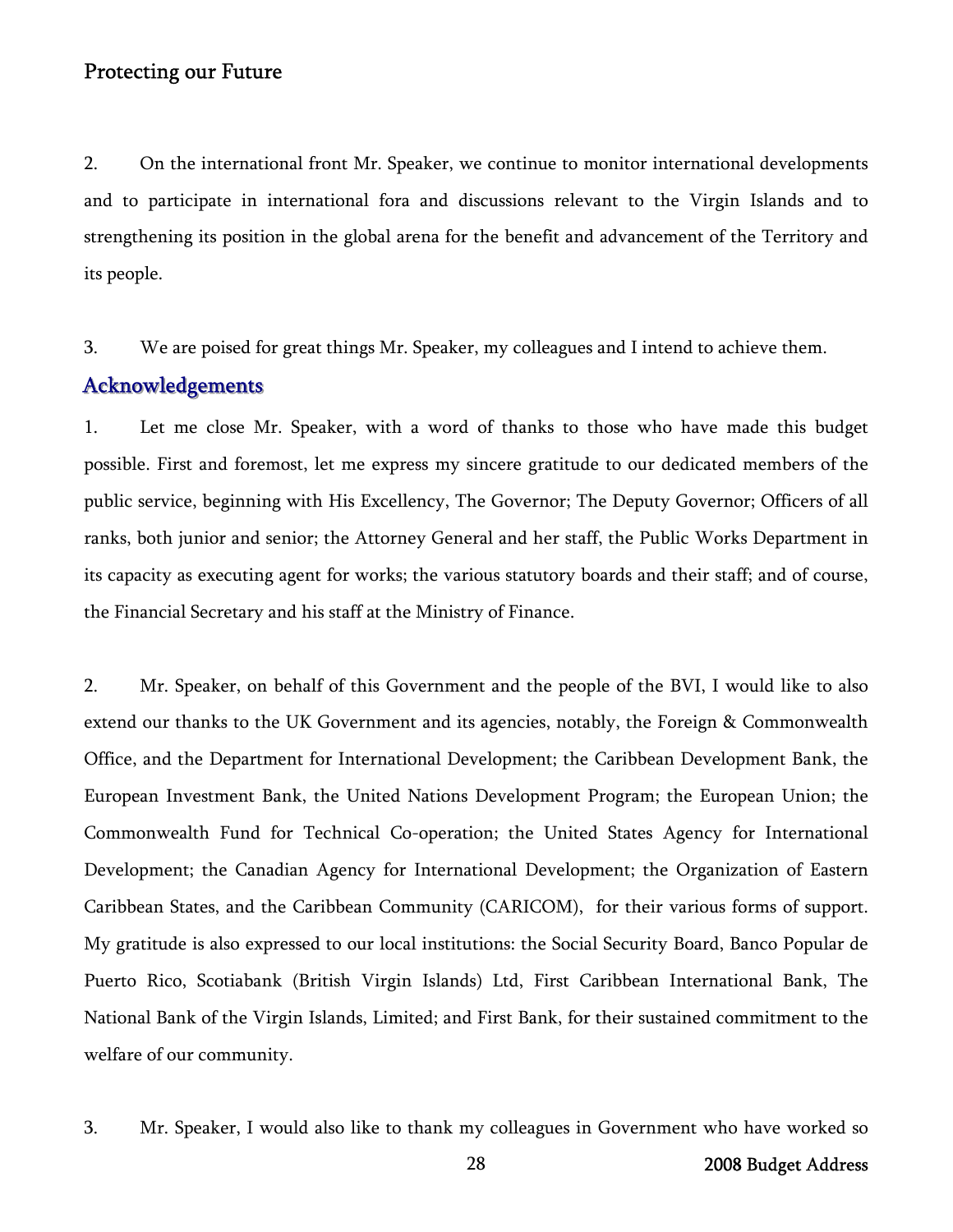hard in leading this Territory in the past few months. In addition Mr. Speaker, I would like to thank my colleagues on the other side of the isle for assisting us in accomplishing so much for the people of this Territory. Mr. Speaker, I must also thank yourself, your able Clerk and your staff for a job well done. I must also indicate my sincere appreciation to the Cabinet Secretary whose tireless efforts have facilitated the seamless execution of our responsibilities in Cabinet.

4. I would like to extend words of encouragement to the fine men and women that are members of the various not for profit organisations here in this Territory. These organisations including but not limited to BVI Red Cross, BVI Scouts Association, BVI Guides Association, BVI Diabetic Association, Pathfinders, and others of which time does not permit me to acknowledge publicly at this time, have contributed immensely to the well being of the citizens of this country. For that we all are profoundly appreciative.

5. I would also like to thank all Teachers in this Territory, public and private, for the invaluable contributions they have made in the past, presently and in the future, in molding our young people into productive citizens of this community.

6. Finally, Mr. Speaker, and most importantly, I would like to thank the people of the Virgin Islands. Every citizen and resident who abides by the law, works hard, contributes to our community, loves and cares for their children, prays to God and seeks to do right by his fellow man, every one of them no matter their position, rank or title, are the true leaders of this Territory and it is on their behalf, Mr. Speaker, that I now humbly present this Government's 2008 Budget, and commit before this Honourable House, the Bill for its second reading.

7. I look forward to the coming weeks where Honourable Members will debate its provisions in committee.

8. Thank you Mr. Speaker.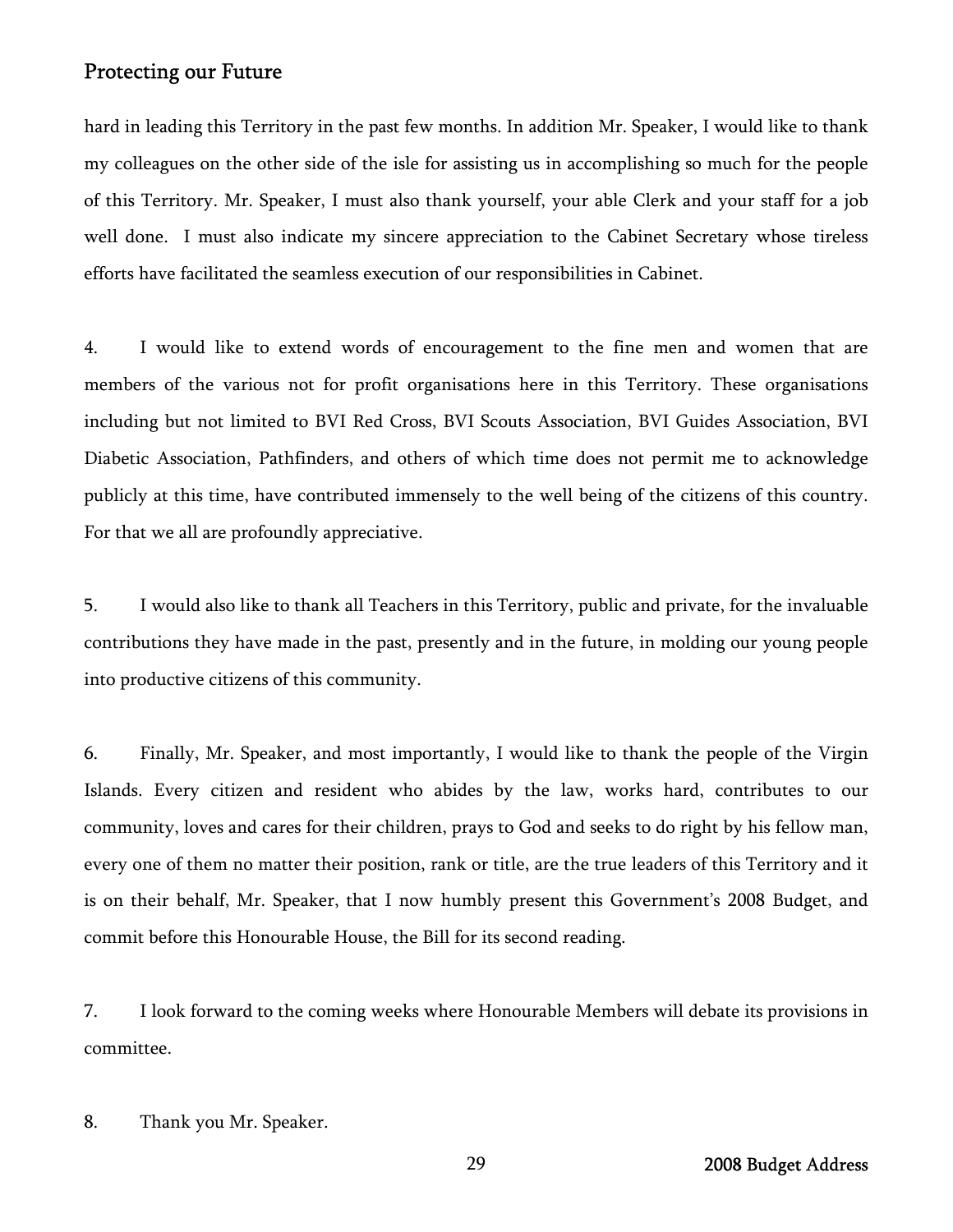Notes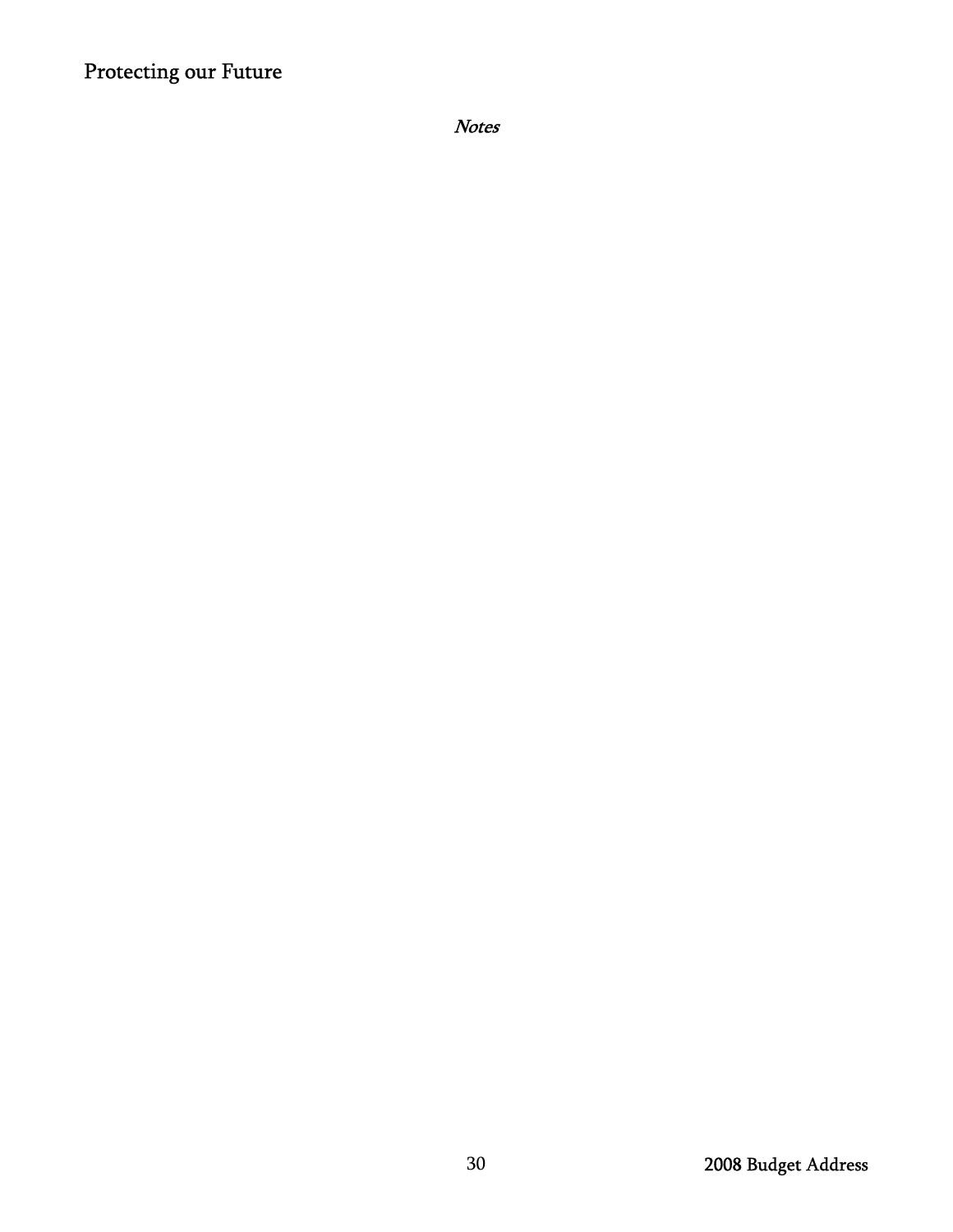Notes